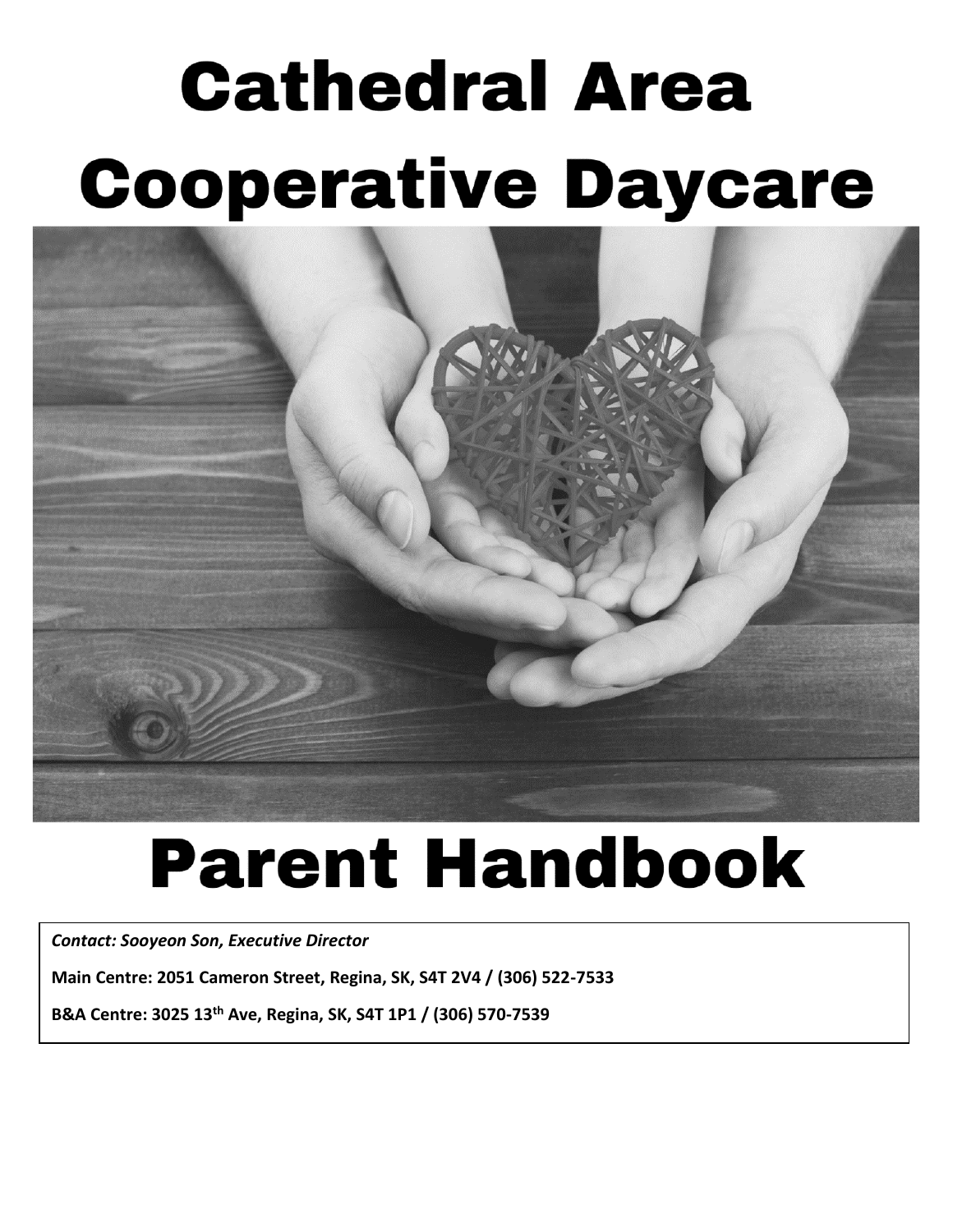## *Welcome!*

Welcome to the Cathedral Area Cooperative Daycare! We are a non-profit licensed daycare centre that has been in operation in the heart of the Cathedral neighbourhood for over 35 years! We take pride in the service we provide, and are excited that you have chosen to join our community, and entrust us with the care of your child.

Please read through this handbook as it will help you understand the policies and procedures of our daycare, and. It will also clarify all our roles and responsibilities in the care of our children.

#### Mission Statement

The Cathedral Area Cooperative Daycare's objectives are:

- To provide high quality, non-profit, licensed childcare.
- To provide a positive early childhood experience that is child-centered, represents cooperative values, and forms the basis for healthy development and lifelong learning
- To follow a "learning through play" philosophy. Through play, children learn cognitive, language, physical and social skills. We believe it is important to look at the child's stage of development. Keeping track of the child's development helps us guiding children to learn appropriate skills and behaviours while they are busy playing. Our job is to make sure that each child has numerous positive experiences throughout the day.
- To recognize and respect each child's special part in our world.

## **Our Organization**

Non-Profit - A non-profit organization (NPO) is dedicated to furthering a particular social cause or advocating for a shared point of view. In economic terms, it is an organization that uses its surplus of the revenues to further achieve its ultimate objective, rather than distributing its income to the organization's shareholders, leaders, or members. Non-profits are tax exempt or **charitable**, meaning they do not pay income tax on the money that they receive for their organization.

The key aspects of non-profits are accountability, trustworthiness, honesty, and openness to every person who has invested time, money, and faith into the organization. Non-profit organizations are accountable to the donors, funders, volunteers, program recipients, and the public community.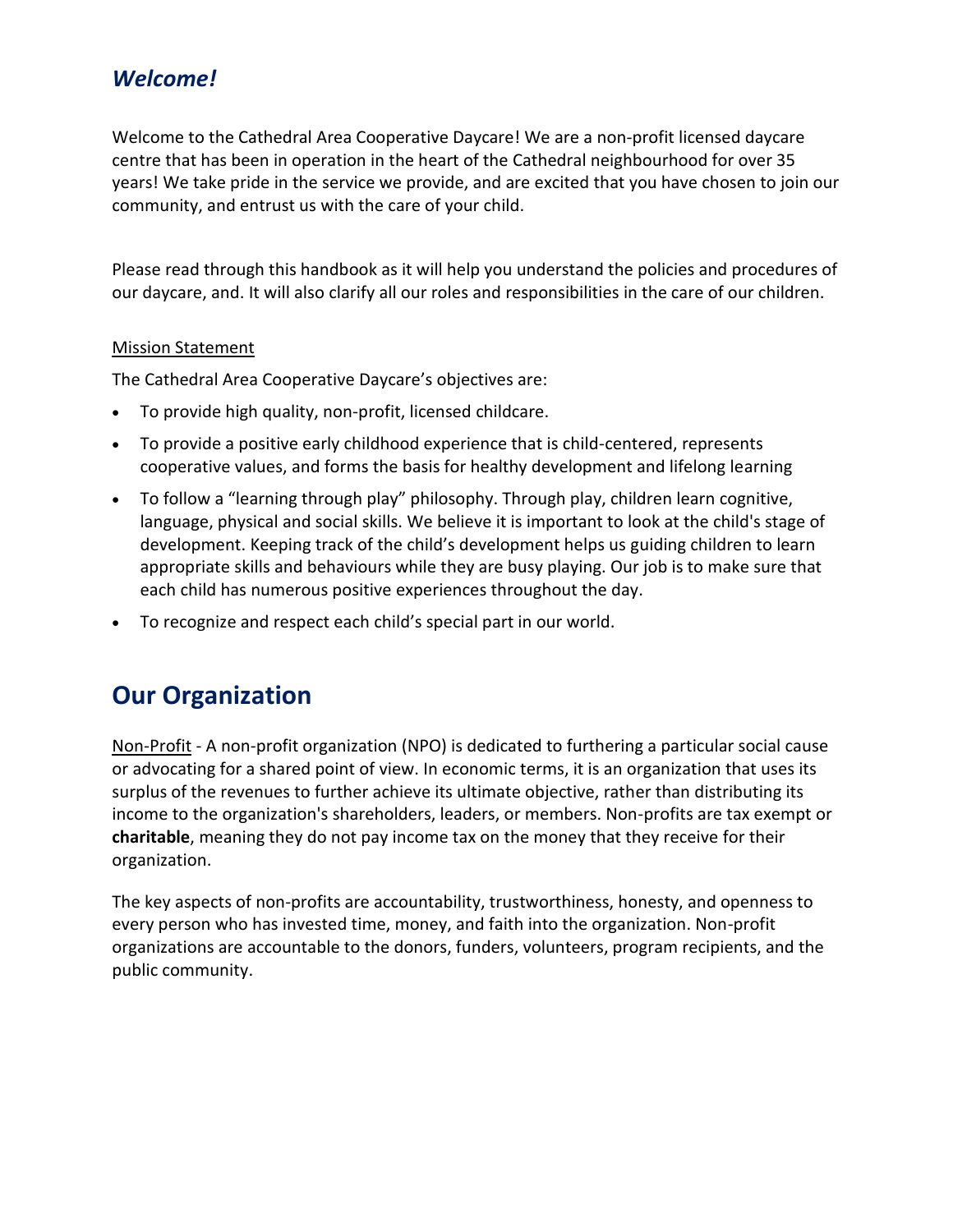Cooperative - A cooperative (also known as co-operative, co-op, or coop) is "an autonomous association of persons united voluntarily to meet their common economic, social, and cultural needs and aspirations through a jointly-owned and democratically-controlled enterprise" Cooperatives may include:

- non-profit community organizations; or,
- businesses owned and managed by the people who use their services.

Benefits of a Cooperative:

- High culture of parent engagement in daycare community.
	- Our parents tend to be present at the daycare more than the typical centre and therefore develop a keen interest in daily operations, programming and the welfare of all children.
- Opportunity for parents to become part of a community and share talents and knowledge to assist in operations.
- A cooperative works to meet the needs of all children through consultation and participation of its members.

Membership – By joining the Cathedral Daycare you automatically become a member of the cooperative. Cooperatives are structured to meet the common needs and expectations of their members, in addition to being controlled by members. A board of directors is made up of representatives from the membership and works to ensure that the best interest of the cooperative is maintained.

#### Daycare Structure

• *The Board of Directors* is comprised of parent volunteers with a keen interest in how the Daycare is run. The board is elected each year by the membership at the AGM. The Board of Directors is responsible for making policy decisions, hiring an Executive Director and dealing with parent concerns if necessary.

*The Executive Director* manages the daily operation of the daycare



• including hiring and supervising staff, meeting all regulations and handling parent inquiries.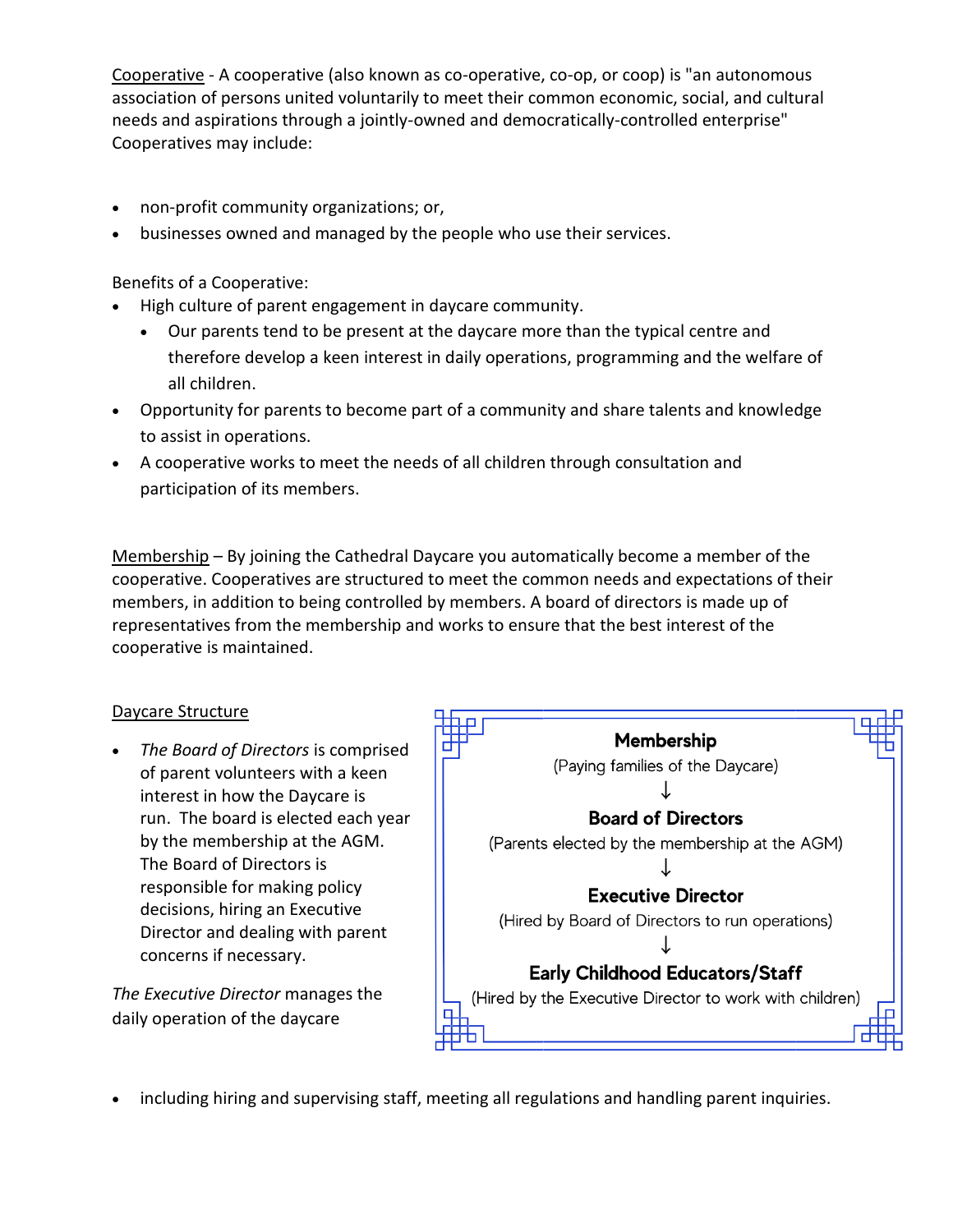• The Daycare is licensed and monitored by an Early Learning and Child Care consultant on behalf of the Ministry of Education. We are also governed by various pieces of provincial legislation.

#### Role of the Board of Directors

- To be responsible to the membership for ensuring that the goals of the child daycare centre are achieved and that the cooperative is effectively managed.
- To ensure that the cooperative is able to carry out the needed responsibilities.
- To develop and approve the budget, monitor expenditures, and assume fiscal accountability for the cooperative.
- To review the financial statements monthly.
- To ensure appropriate and responsible utilization of parent fees, government grants and other revenue.
- To develop fundraising objectives and strategies and ensure the implementation of the strategies.
- To provide information to members.
- To organize general meetings.

#### Role of Board Members

- To support and participate in fundraising activities.
- To actively participate and provide leadership on committees of the Daycare board.
- To be aware of the roles and responsibilities of Board of Directors and centre staff.
- To acquire a clear understanding of the Daycare, and thus participate in decision making relating to the finances of the Daycare.
- To be informed about the background issues, and able to, discuss them responsibly at Board meetings and when representing the Daycare in the community.

#### Requirements of Board Members

A person is not eligible to be a director where he/she:

- I. Is less than 18 years of age.
- II. Is of unsound mind and has been found so by a court in Saskatchewan or elsewhere.
- III. Is not an individual.
- IV. Is not a member of the cooperative.
- V. Has the status of bankrupt.
- VI. Is an employee of the cooperative.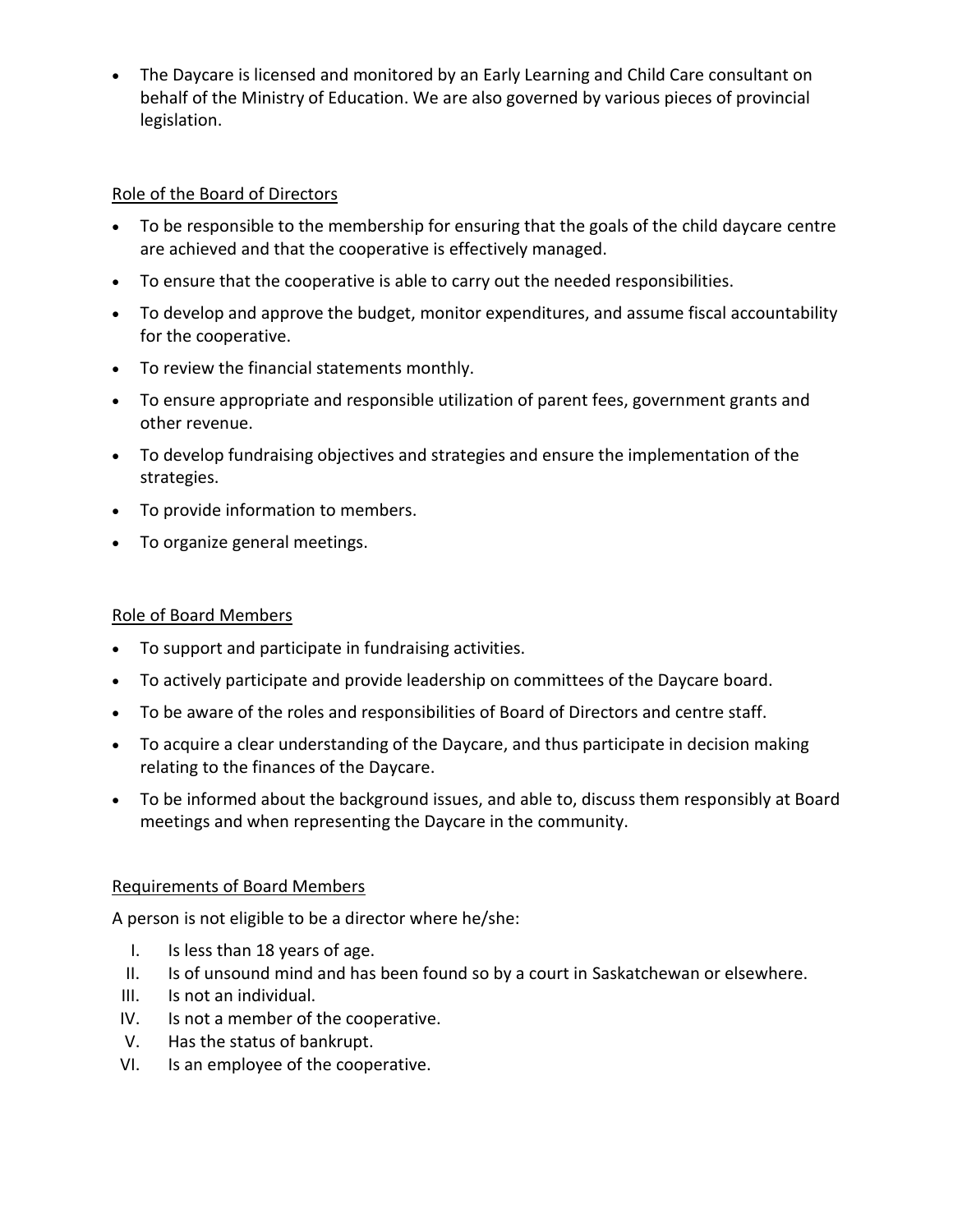#### What is not the work of the Daycare Board Membership?

- Manage daycare operations.
- Discuss personal, confidential information regarding children, employees or other parents/families.
- Matters involving personnel or pertaining to specific children or families.
- Matters which are the responsibility of the Daycare Director as outlined in their Job Description.

#### Six Basic Guiding Principles for Board Members

- 1. **The duty of diligence** to act reasonable, prudently and in good faith and with the best interests of the organization and its members.
- 2. **The duty of loyalty** to place the interests of the organization first, and to not use one's position as board member to further private interests. **Conflict of Interest** – A board member may occasionally find him/herself in conflict of interest position in terms of some issue under consideration by the board. When this happens, the Member should declare that he/she is in conflict of interest situation and leave the room for the portion of the meeting, thus refraining from participating in the discussion. The Member should not vote on any decision made on the issue.
- 3. **The duty of obedience** to act within the scope of other laws, rules and regulations that apply to the organization.
- 4. **The duty of maintaining proper balance** The board needs to ensure that they do not over manage or under manage the organization.
- 5. **The duty of ensuring family friendly practices** The goal should be that parents feel comfortable entrusting their children in the care of the centre. The centre policies and procedures should be reflective of a family friendly environment.
- 6. **Confidentiality**  The Board members need to ensure that discussion and decision making, unless otherwise decided upon, stays confidential.

#### Board of Director/Member Terms

- $\bullet$  President 2 year term
- Vice President 1 year term
- Treasurer 2 year term
- Board Members 2 year term (no more than 3 consecutive terms unless there is a need.)

After a term has ended, individuals have the right to let their name stand again for another term at the Annual General Meeting or may step down at that time. In the case of multiple individuals expressing interest in board positions a formal vote will occur with membership to determine winner.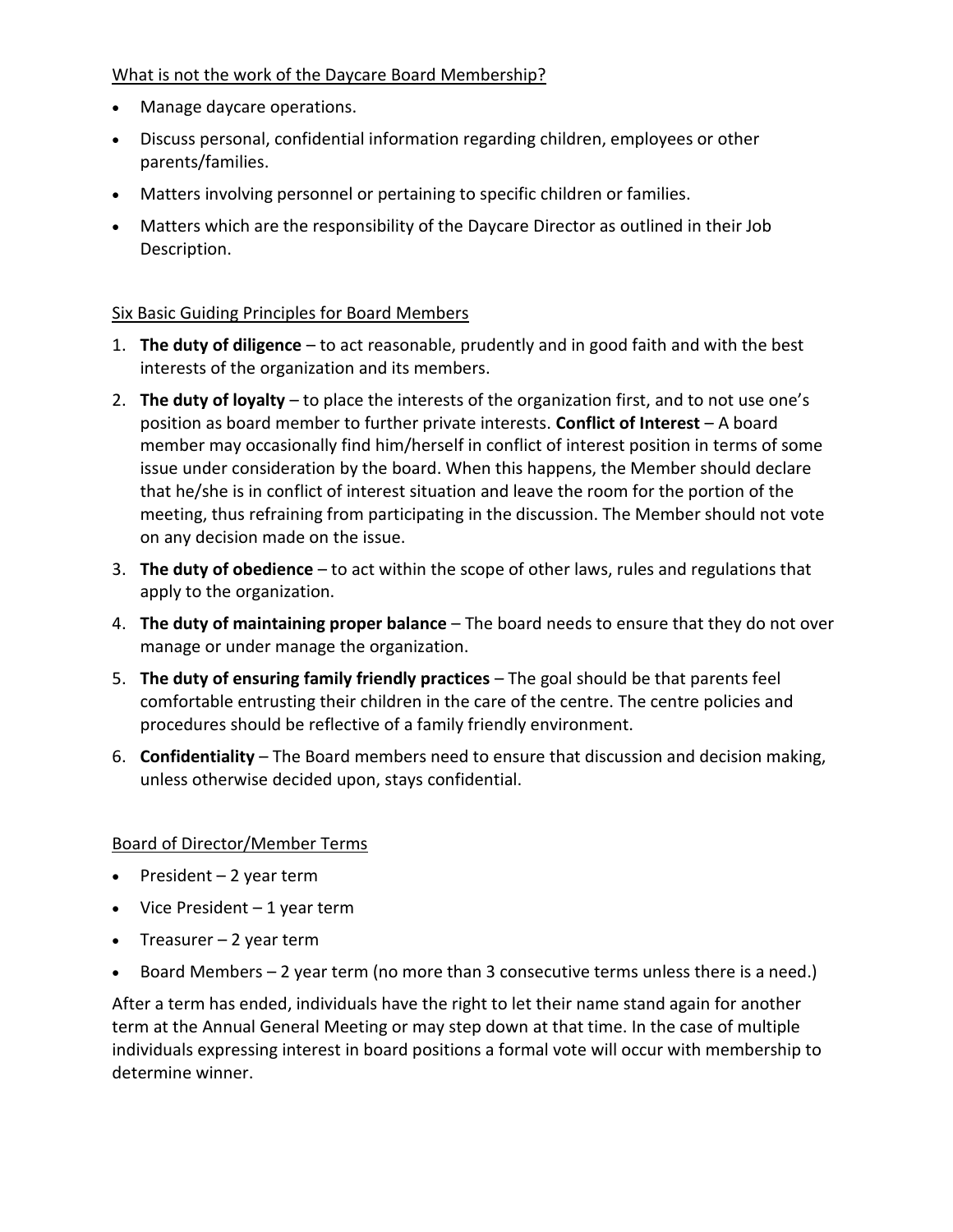#### Annual General Meeting (AGM)

One parent or guardian representative from each family is required to attend the AGM. Attendance at the yearly AGM will count towards the family's monthly volunteer hours.

The AGM is held once a year and it is an important opportunity to direct Board policy, give essential input into the daycare's operation and be informed of new policies and procedures. Notice of meetings is posted at the daycare, and childcare is provided for all meetings.

#### Cooperative Volunteer Policy

All members of the Daycare (meaning each family represented at the Daycare that pays monthly fees) are required to perform two (2) hours of volunteer work monthly. Monthly volunteering allows the daycare to keep operational costs low and devote more resources to programming and maintaining accessible childcare fees.

Volunteer hours are tracked on a quarterly (three month) basis. A total of six (6) hours of volunteering is required in each quarter (January-March, April-June, July-September, October-December), and any extra hours worked carry over to the next quarter. Volunteer hours are self-reported by parents and are be tracked on the volunteer log inside the child's locker.

Typical volunteer tasks include snow shoveling, laundry, odd jobs, recycling, field trip attendance, etc. Volunteering for fundraising or other daycare events (e.g., holiday party set up or clean up, bake sale baking, etc.) are also fun and meaningful ways to contribute to the daycare and build community. Volunteering on the Board of Directors or on committees of the Board is another way to contribute volunteer hours. Please speak to the Daycare Director about volunteer opportunities and watch the parent board for notices.

Near the end of each quarter hours are tallied, and parents are billed for any hours not completed. Billing will occur on January 1, April 1, July 1, and October 1 for the previous quarter, at a rate of:

- \$15.00/hour
- \$90 for 3 months (parents can choose to pay this outright if they prefer not to volunteer)
- \$350 for the full year (parents can choose to pay this outright if they prefer not to volunteer)

#### Criminal Record Checks

Parents who wish to volunteer to attend field trips or work directly with children inside the daycare are required to complete a criminal record check**. This criminal record check must be renewed every three years**. For more information, please speak to the daycare Director.

#### Fundraising Committee

Fundraising for the daycare is organized by a Fundraising Committee that meets approximately once per month to plan a variety of initiatives. Fundraising is a crucial component of the overall functioning of the daycare, as it provides extra funds necessary for renovations/maintenance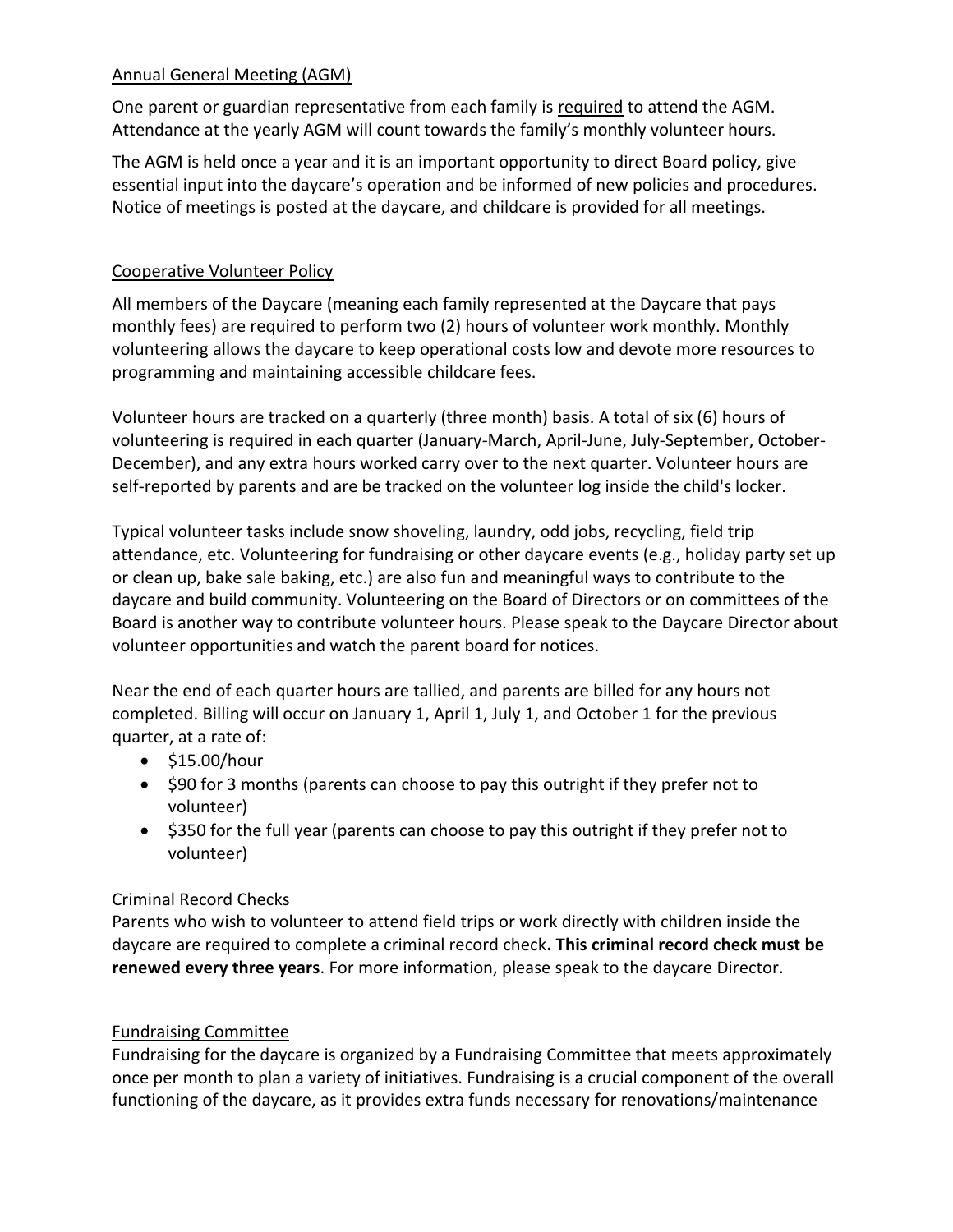and the purchase of materials above and beyond what the existing operating budget allows. Daycare families are encouraged to get involved with the Fundraising Committee, and to volunteer their time towards fundraising initiatives throughout the year.

#### Maintenance Committee

Caring for our buildings requires ongoing planning and investment. A Maintenance Committee provides support to the daycare Director as needed, by completing maintenance tasks when the skills are available, or by sourcing appropriate contractors as needed. Daycare families are encouraged to get involved with the Maintenance Committee, and to volunteer time and skills towards the maintenance of the daycare.

## **Administrative Procedures**

#### Admission Policy

#### **Licenced Childcare Program (Toddler to Kindergarten)**

Our daycare offers licensed childcare to children between 18 months old the completion of their kindergarten year. This care takes place at 2051 Cameron St.

#### **Before & After School Program (Grade one and higher)**

Our daycare offers unlicensed Before & After School care to children attending grade one or higher (up to age 12) at St. Pius School or Ecole Connaught Community School. This care takes place at Westminster United Church, 3025 13th Ave. (Cameron St. entrance).

Acceptance to either program is based on the availability of space and appropriate staffing for each specific age group. A waiting list is maintained, with children accepted on a "first come, first served" basis. Consideration is also given to the siblings of children already attending the daycare. Registration Procedures

Prior to your start date, a registration package must be completed and returned to the daycare. The package contains a number of enrollment forms, including:

#### Basic contact information

Emergency contact information/Emergency Card

- Custody information and related Court Order (if applicable)
- Health Resume
- Social Resume
- Excursion and Transport Consent
- Child Emergency Information
- Consent & Release Form
- Co-op Membership Application (with fee, if applicable)
- Agreement for Services
- Subsidy Application (if applicable)
- Immunization Consent Form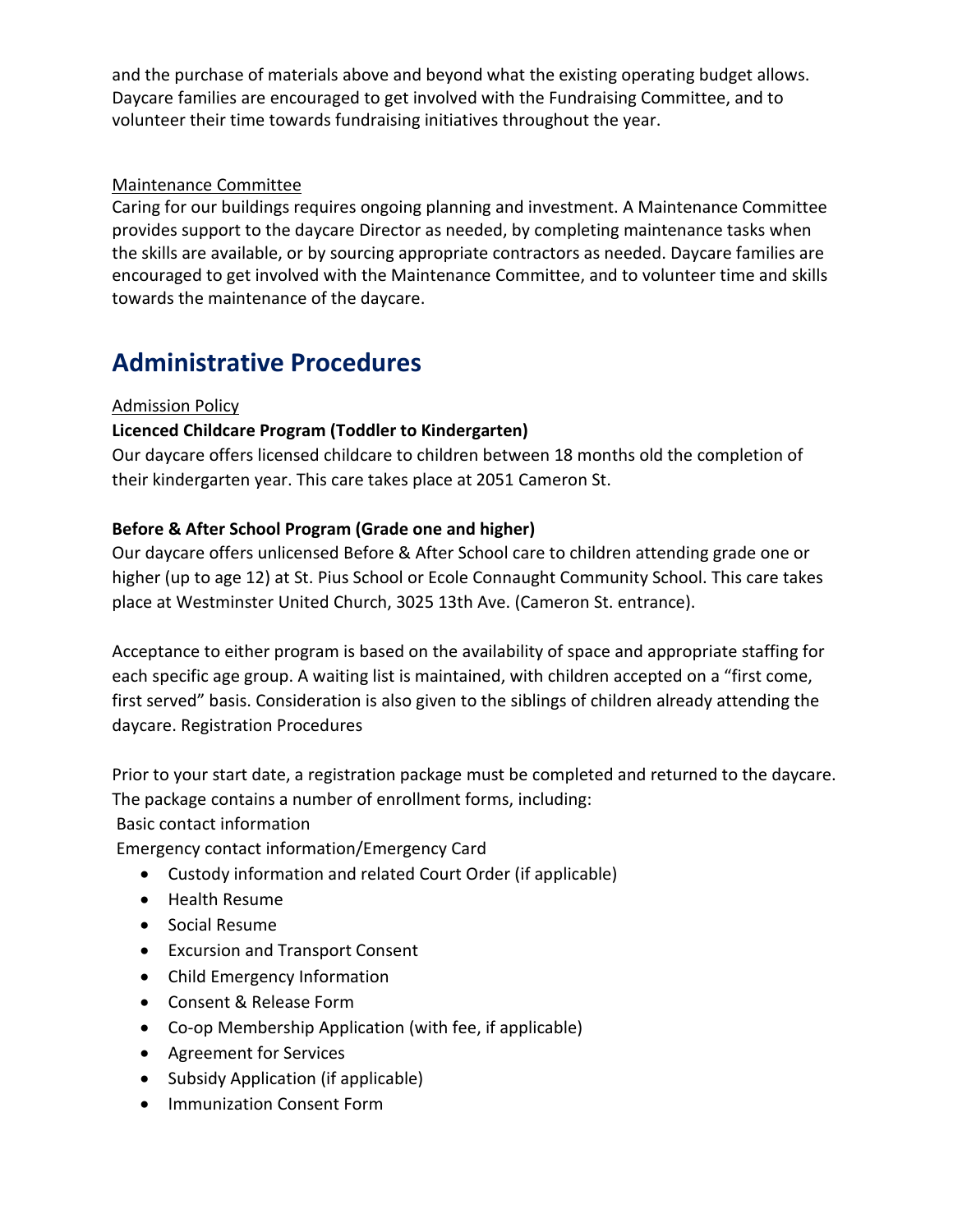- Child Media Release
- Custody Form (as needed)
- Medication Form (as needed)
- PAD (Pre-authorised Debit Form)

It is highly recommended that new daycare families visit the daycare for orientation, and to meet the daycare staff and other children. Prior to the child's first day, parents are expected to have fully read this handbook.

#### Emergency Contacts

Emergency contacts will only be used by the staff in the case of emergency. It is the parents' responsibility to provide immediate written notice if emergency contact information changes.

#### Child Endangerment

The daycare must report any suspected child abuse to the correct authorities.

#### Communication

Parents have an ongoing responsibility to communicate information about their child to Daycare staff. For discussions longer than a few minutes, please arrange with staff to discuss the matter at a time when they are able to give you their undivided attention. Having discussions about a child in front of them and/or other children or parents is discouraged. Staff take the time to communicate in a variety of ways what your child(ren) have been engaged in at the daycare – please take a moment when provided information, to discuss and celebrate your child and what they have learned.

#### Absence

Parents must notify the Daycare if their child will not be attending due to illness or holidays. Messages can be left on the Daycare's voice mail (306-522-7533)

#### Parent Board

General information (e.g., meal plans, illness notices, daycare closure dates, field trip notices, volunteer opportunities, etc.) is posted on the parent bulletin board at the daycare entrance. Information for specific parents will be left in envelopes in each child's locker or backpack.

#### Respectful Environment

Our Daycare maintains high standards for positive interaction, communication and rolemodeling for children. Harassment and discrimination are not tolerated from any party. If at any point a parent/guardian, childcare provider or other staff member feels uncomfortable, threatened, abused or belittled, they may immediately end the conversation and report the situation to the Executive Director or Board President.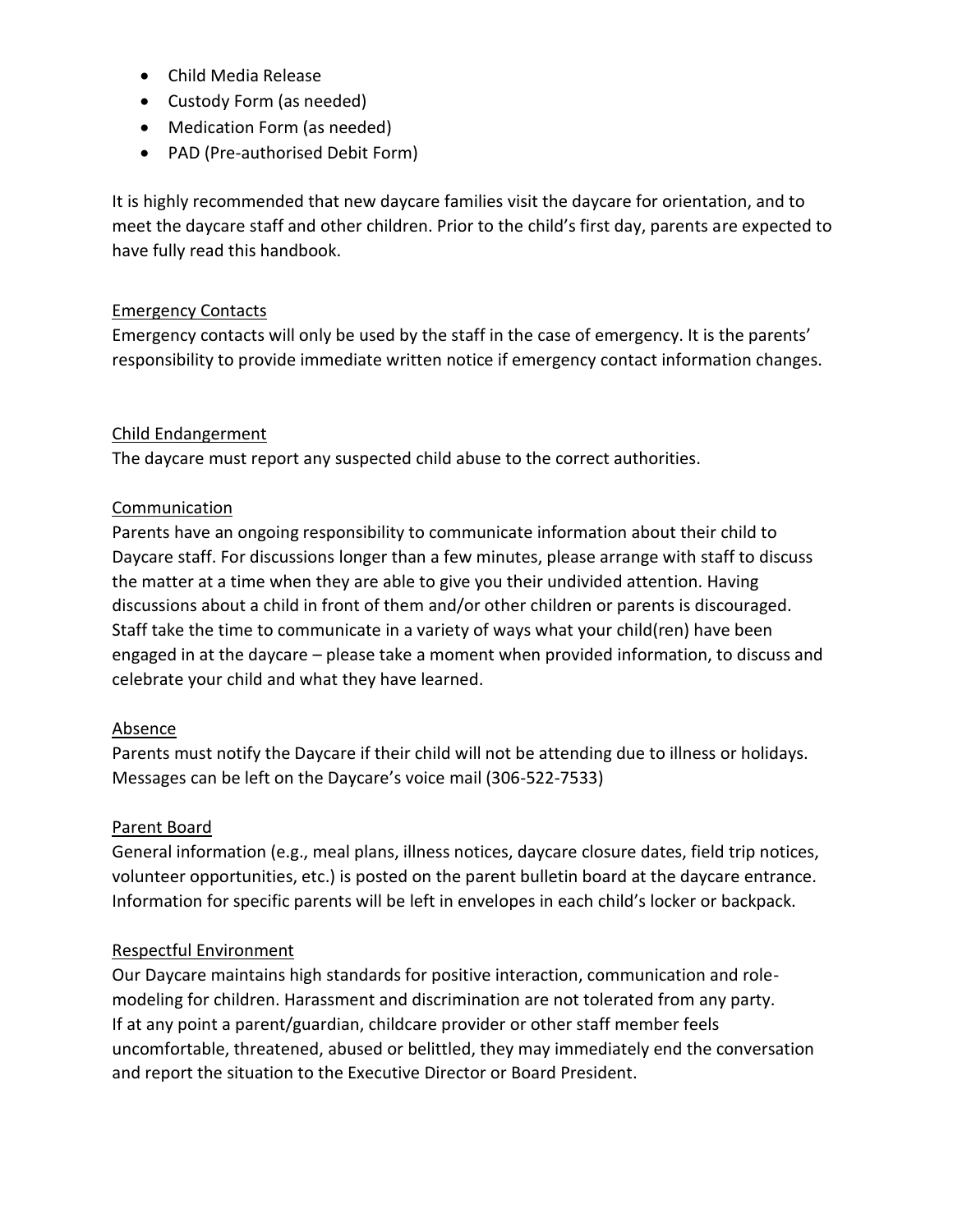#### Conflict Resolution

If a parent/guardian has a concern about the care provided at the daycare, we encourage you to follow our conflict management procedure;

- 1. Speak with Daycare staff
- 2. Speak with the Daycare Director
- 3. Contact the Board President
- 4. Consult Ministry of Early Childhood Education Consultant

#### Information Disclosure

Personal information pertaining to any child will not be released or shared without written consent of the parent. Exceptions to this are when information must be given pursuant to *The Child Care Regulations, 2015* or any other legislative or legal obligation, or in an emergency situation.

#### Custody and Access

Parents must accurately complete all required forms and provide written notice of any changes. Parents must also provide copies of all legal documents pertaining to custody/access that will impact the Daycare.

If no legal documentation exists and there is a custody/access issue between the parents, the Daycare will continue with the previous arrangements until legal documents are provided. If a person insists on removing a child contrary to the registration forms, police will be contacted.

#### Visitation

Without a legal visitation order, in-daycare visitation (including timing and length) is at the discretion of the Daycare Director. The Director will consider any previous visitation arrangements, as well as the safety and well-being of all children in the Daycare, when making this decision. Copies of all Court visitation orders relating to a child's visitation will be kept on the child's file and strictly adhered to.

#### Smoking

Smoking cigarettes, marijuana, E-cigarettes or Vaping is not permitted anywhere on Daycare property.

#### Use of Drugs and Alcohol

- Cathedral Area Co-op Daycare is committed to providing a safe, drug- and alcohol-free centre for all our children.
- To help ensure a safe and healthy workplace, the Daycare strictly prohibits the use or possession of drugs or alcohol on Daycare property.
- All employees must report to work free from the influence of any drugs or alcohol.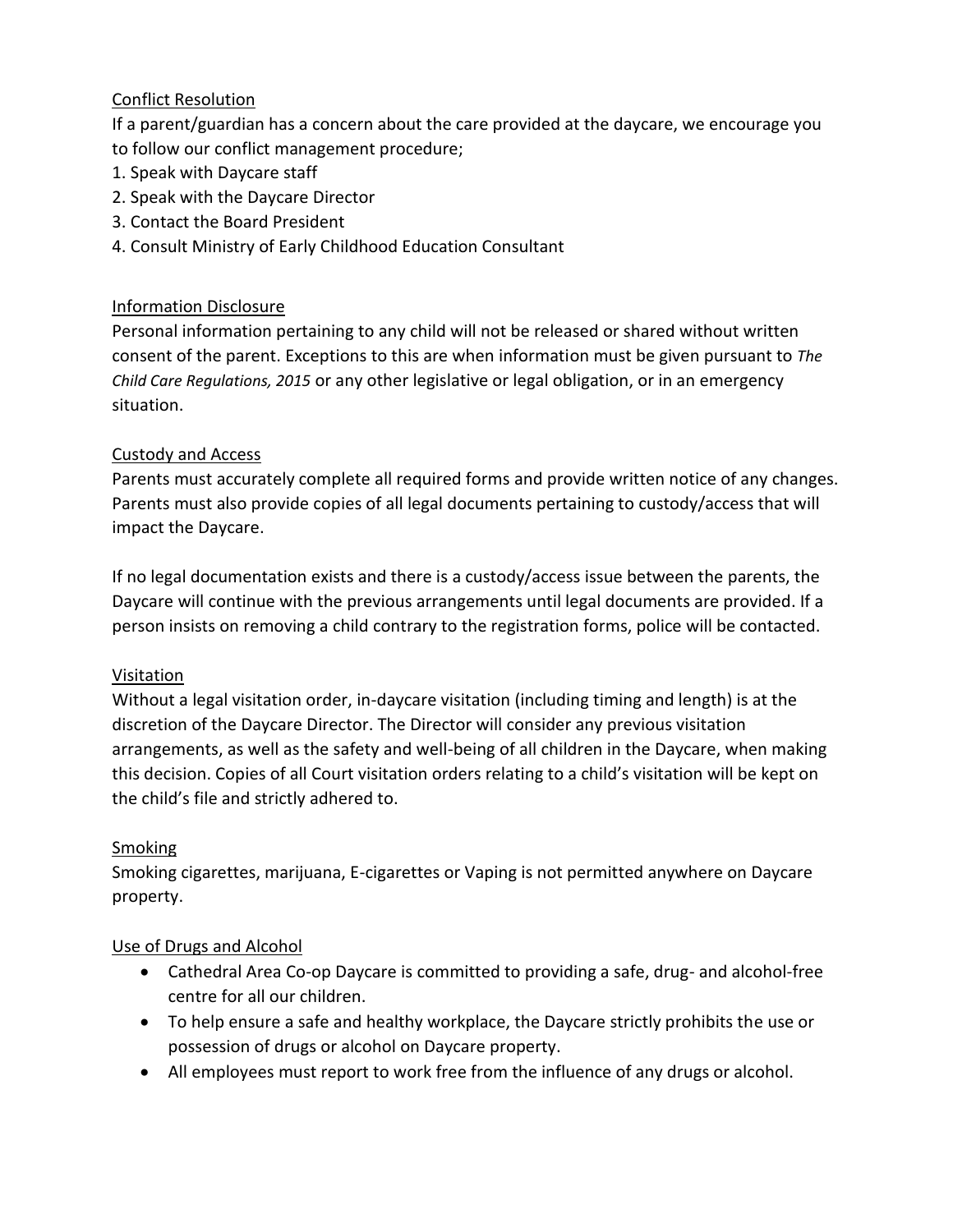• If Daycare staff suspects that a child is being transported to or from daycare by an intoxicated person, they will contact the police and child protection. The staff will provide license plate and vehicle information, along with any other pertinent information, to the authorities. Child safety is paramount in this situation. As a preventative measure, staff may suggest calling a taxi or friend for a ride.

## **Daily Operation Policies & Procedures**

#### Hours of Operation & Late Pickup

#### **Licenced Childcare Program (Toddler to Kindergarten)**

Opens: 7:30 am Closes: 5:30 pm. The Daycare operates Monday to Friday and is closed on weekends and statutory/civic holidays.

#### **Before & After School Program (Grade one & higher)**

School Days: Before school: 7:15 am to 9:00 am (simple breakfast provided) After school: 3:35 pm to 5:45 pm (snack provided) NOTE: Due to provincial regulations, no one child may stay longer than a total of three (3) hours per day during these operating periods. The B&A Program operates Monday to Friday and is closed on weekends and statutory/civic holidays

School Holidays/PD Days: Opens: 7:15 am Closes: 5:45 pm NOTE: A simple breakfast and snack will be provided. Children must supply their own lunches on these days.

#### Child Drop Off & Pick Up Policy

Drop Off

- Children MUST be signed in upon arrival and parents must ensure that a staff member is aware that the child has arrived by walking them to the appropriate space and ensuring the caregiver is there. If there are any messages, please talk to your child's caregiver.
- Parents are asked to assist their child with removal of outerwear and putting on indoor shoes.

Pick Up

- Only persons listed in the Child Release Form are allowed to pick up a child. Parents must provide written notice if a person not listed on the form is to pick up a child. Staff may request photo identification from persons picking up children at any time. All persons picking up a child must be over 15 years of age.
- Children are not permitted to walk home unescorted.
- A Late Pick-Up Fee will be charged anytime a child is not picked up before closing. This fee is \$15.00 for every 15 minutes (or portion thereof) past closing for each child. If a child is picked up late three times or more, the parent may be given notice to withdraw the child from the Daycare.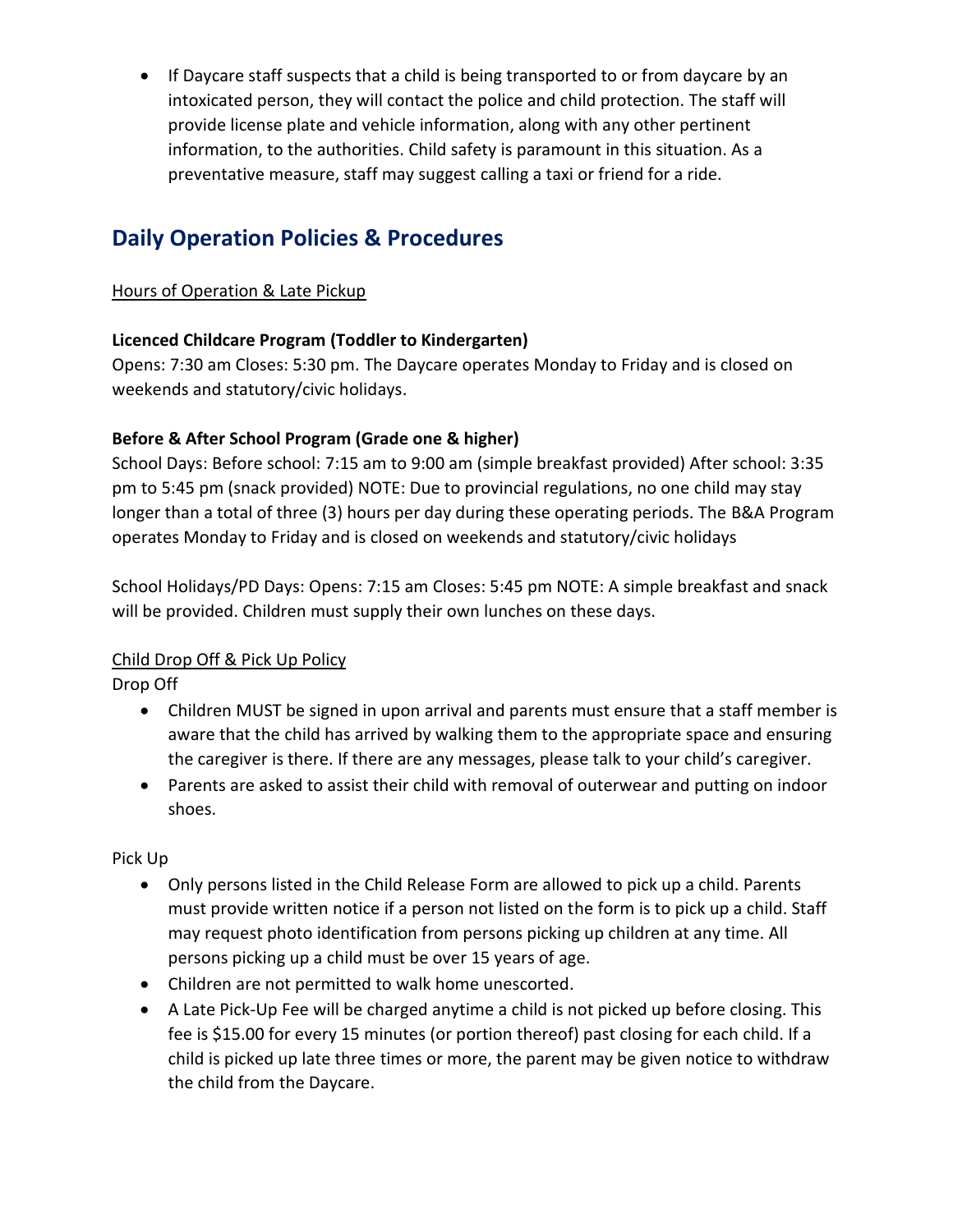- If a child is not picked up within 30 minutes of the Daycare closing and the parent or emergency contacts cannot be reached, the Mobile Crisis Unit will be called and their contact number will be posted on the outside of the Daycare door.
- Persons picking children up MUST sign the child out and make sure that the staff are aware that the child is leaving.
- Once a child is signed out by a parent/guardian the Daycare is no longer responsible for them, even if they remain on Daycare property.

#### What (and What Not) to Send to Daycare

DO SEND

- **Shoes or slippers.** Footwear must be worn at all times in the Daycare in case of emergency evacuation and to prevent injury. Kindly keep a pair of indoor shoes or slippers at the Daycare year-round, and check occasionally to ensure that they still fit.
- **Comfortable clothing.** Footwear must be worn at all times in the Daycare in case of emergency evacuation and to prevent injury. Kindly keep a pair of indoor shoes or slippers at the Daycare year-round, and check occasionally to ensure that they still fit.
- **A change of clothes**. Footwear must be worn at all times in the Daycare in case of emergency evacuation and to prevent injury. Kindly keep a pair of indoor shoes or slippers at the Daycare year-round, and check occasionally to ensure that they still fit.
- **Seasonal clothes.** Footwear must be worn at all times in the Daycare in case of emergency evacuation and to prevent injury. Kindly keep a pair of indoor shoes or slippers at the Daycare year-round, and check occasionally to ensure that they still fit.
- **Diapers**. Parents must supply diapers, and wipes, for their child. The staff will advise when these need to be resupplied. (Diaper creams require labelling and written explanation of when to be used.)
- **Crib sheet and blanket**. These must be supplied for children that nap at the daycare.
- **Comfort objects**. Children who nap may bring a special pillow, blanket or stuffed animal.

#### DO NOT SEND

- 1. **Toys and accessories from home.** The children are taught to share the toys, and that they all belong to the group. When children bring in personal toys, it causes an unequal playing ground, which leads to conflict. We teach the children daily how to respect each other, the toys and the daycare property. If you have concerns about the type of toys we have provided, please speak to the Supervisor or Director, and they can review the situation.
	- **Candy, gum or food** from home.
	- **Nuts/nut products.** The Daycare is a nut-free facility, as are the schools that school age children attend.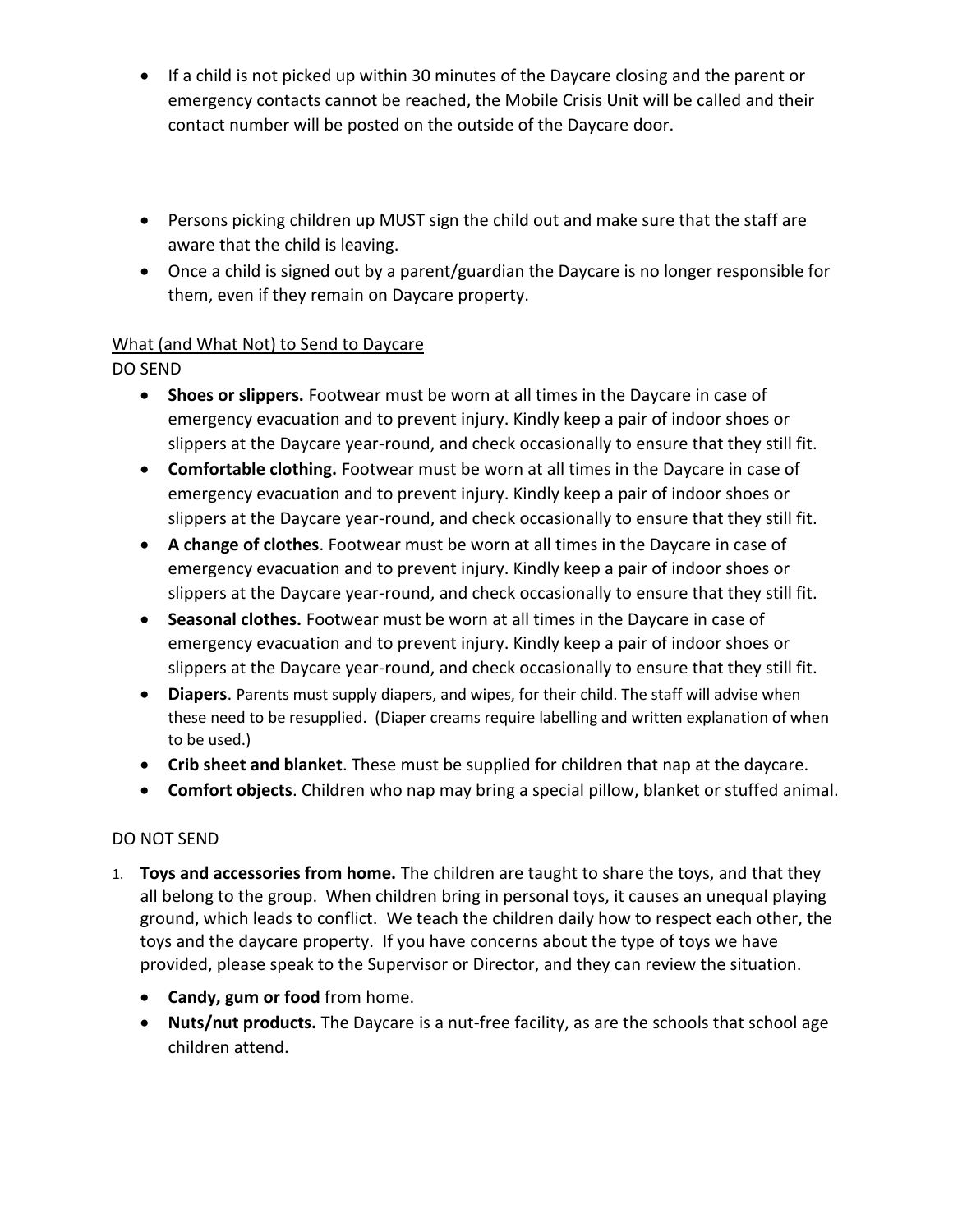#### Transportation

School age children (Kindergarten and older) will be walked with a Daycare staff member to either St. Pius bus stop or Connaught school. The children will only be dropped off during school ground supervision times. They will be escorted to school in the morning and back to the Daycare at the end of the day.

Parents are responsible for arranging transportation to and from the Daycare and to any other agency that the child must attend during Daycare hours (including all preschool and Pre-Kindergarten programs – please refer to pick-up/drop-off procedure).

When transportation is arranged, parents are responsible for notifying the Daycare in writing of:

- Arrival/departure times
- Locations
- Bus or taxi number
- Driver's name and cell number (if applicable)
- Any change in routine
- All other relevant information

Children are not allowed to walk between the Daycare and school (or other location) unescorted. If a child who must be walked to school is brought to the Daycare after the walking group has departed, parents are responsible to walk the child to school themselves. Once Daycare staff have dropped children off at school or placed them on the designated transportation, the Daycare is not responsible for the children until they are picked up at school or returned to the Daycare.

Parents of children grade one and higher should communicate with the Before & After School Program about transportation issues by calling or texting 306-570-7539.

Parents of Kindergarten children are required to join the REMIND App to communicate about transportation issues.

We ask **ALL** parents to communicate with the Daycare about any last-minute changes to transportation (e.g., sick child who has stayed home or an early school pick up by parents).

It is **required** that students participating in the Kindergarten and Before & After School Program are independent and are able to handle the responsibility of walking to and from school and preparing to leave each site. Behaviour that is disrespectful or that potentially impedes the safety of other students during transportation to and from school will not be tolerated. Students will receive a warning and parents will be notified that day. If behaviour persists, a family member will be required to meet with the director to discuss transportation plans.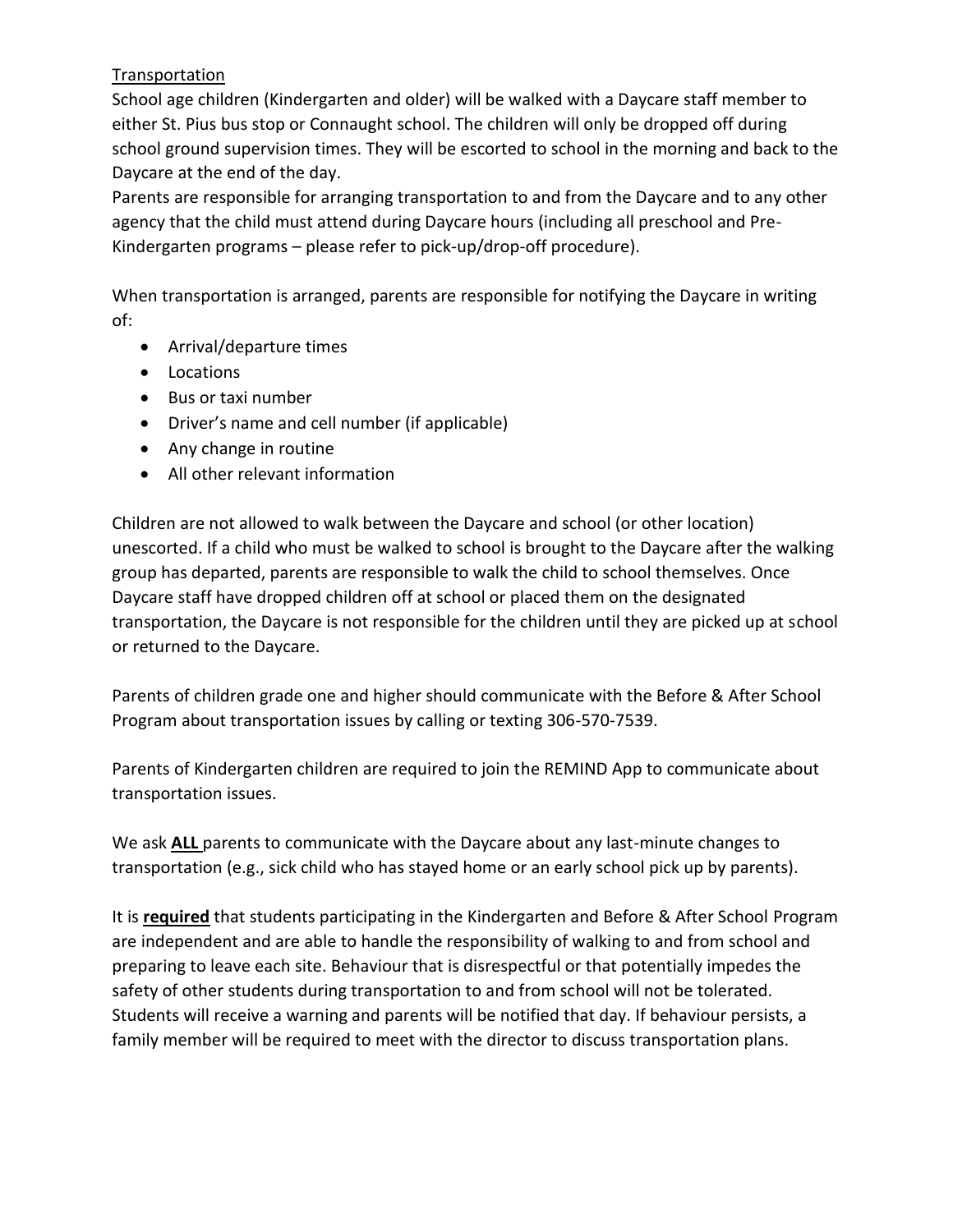#### Excursions/Field Trips/ Special Events

Staff will periodically take groups of children on excursions out of the Daycare. Emergency contact information and a first aid kit are taken on these outings. Excursions are generally within the neighbourhood. Ask the Director for additional details about the Daycare's excursion policy.

*When attending an event as a parent volunteer:*

- Please plan to arrive 30 minutes early to help staff get the children ready.
- During the field trip, ensure that you help supervise all children (not only your child).
- Please plan to stay 10-15 minutes after the field trip ends to assist staff.
- Please do not bring food for your child. The daycare provides food for children and parent volunteers during field trips. Please talk to the Director if you have special dietary requirements.

#### **REMINDER: Parents who wish to volunteer to attend field trips/excursions are required to have a criminal record check prior to attending. This criminal record check must be renewed every three years.**

#### Food & Nutrition

Pre-school Program (Toddler to Kindergarten)

- Breakfast: 7:30-7:50 (Kindergarten); 8:30-9:00 am (pre-school children)
- Lunch: 11:30 am-12:00 pm/12:00-12:30 pm
- Snack: 2:30-3:00 pm (Kindergarten children will receive a snack when they return to Daycare after school)

Before & After School Program (Grade one & higher)

- Breakfast: 7:30–7:50 am
- Snack: upon return from school
- Lunch (PD days & school holidays): provided by parents/guardians

If a child requires additional snacks or meals beyond what is provided, please discuss the child's needs and parent responsibilities with the Daycare Director. The Daycare meal plan is prepared based on the Canada Food Guide and is posted at the Daycare. Parents must provide any items for children with special diets.

Children are never forced to eat, but they are encouraged to try new foods. Dessert may be withheld if a child does not eat sufficiently during the main meal. Children are required to be seated during meals and good manners and social skills are taught during this time.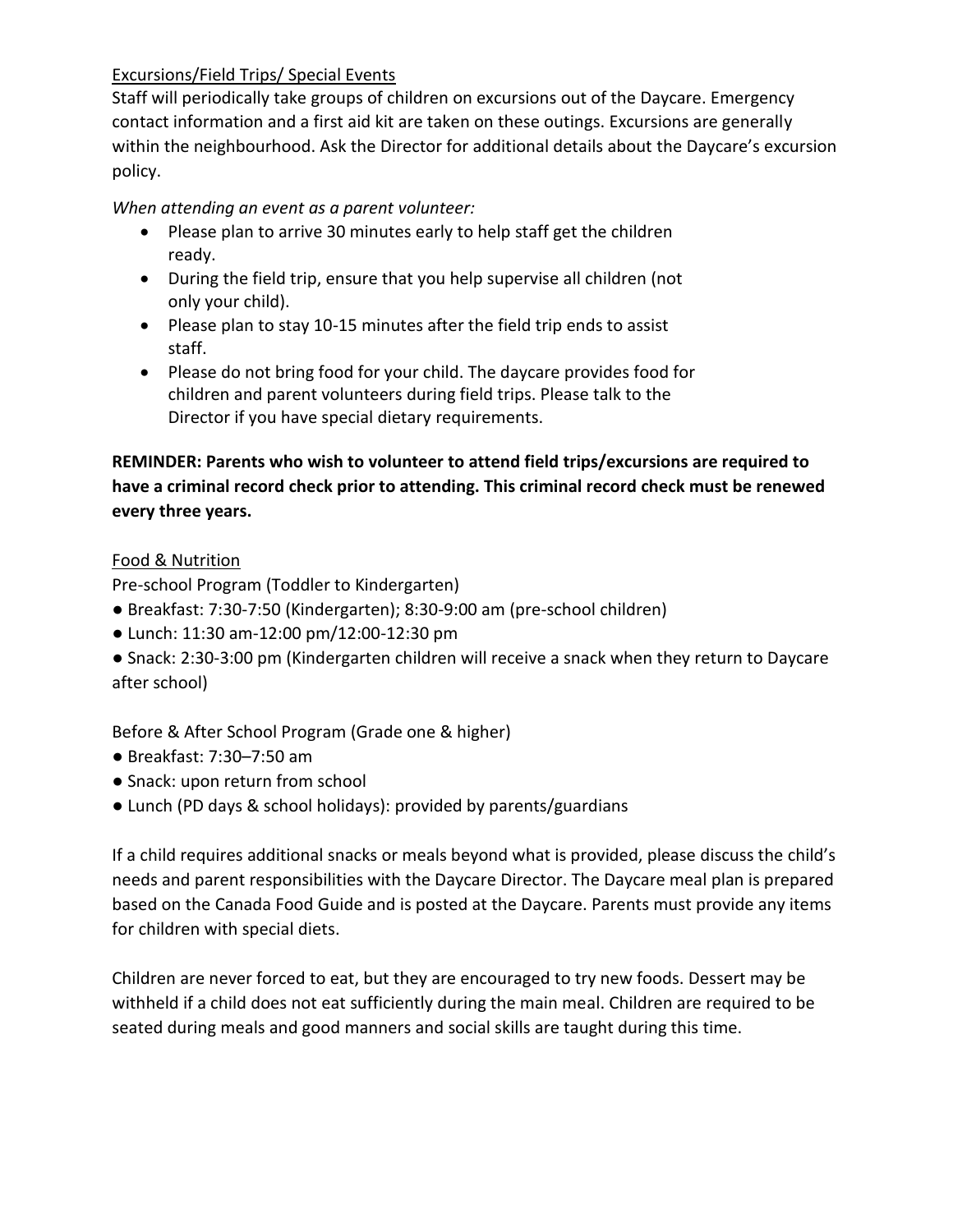#### Celebrations

In an attempt to be equitable, encourage healthy eating and safeguard children with allergies, no outside food or candy of any kind is permitted to be brought into the Daycare for celebrations. Daycare staff works together to provide healthy options for children to celebrate birthdays and holidays (e.g., Halloween, Valentine's Day, Easter).

Parents are welcome to offer goody bags with non-food items (e.g. stickers, pencils, stamps) for their child's group, but should not feel required to do so. Please contact the Director to let them know if you choose to do this.

#### Allergies

Parents must notify the staff of any allergies a child may have. Allergy information is posted in the Daycare for general staff reference. Due to severe allergies of some of our children:

#### PLEASE REMEMBER: Nuts and nut products are not permitted at the Daycare!

#### Time Activities 7:30am Daycare Opens; children arrive 7:30-7:50 Breakfast for Kindergarten group 8:30 - 9:00 | Breakfast for younger groups Kindergarten children depart. 9:00 - 9:30 **Fable top activities (e.g., puzzles, coloring)**; 9:30-10:00 | Children go to their own group Circle Time (Weather chart, Calendar, Poems and stories) 10:30 - 11:00  $\vert$  Activities based on lesson plans (math, science, art and craft); Outdoor walking 11:00 -11:30  $\Big|$  Get ready for lunch; Hygiene 11:30 - 12:00 | Toddler and Preschooler Lunch 12:00 - 12:30 | Kindergarten group lunch 12:00 - 2:00 Hygiene; Naptime; Non-napping kids participate in teacher-led table activities (play dough, flubber, beading) or outside play.  $2:00 - 2:30$  | End of naptime; Hygiene; Get ready for snack.  $2:30 - 3:00$  Snack time for younger groups.  $3:00 - 4:00$  Snack time for Kindergarten group; 4:00 – 5:00 Activities based on lesson plans for Kindergarten group; Teacher assist activities and free play for other groups. 5:00 - 5:30 Carpet time (books and stories) / Daycare Closes

#### Daily Schedule – Pre-school Program (Toddler to Kindergarten)

#### Daily Schedule – Before & After School Program (Grade one & higher)

School Days, PD Days & Holidays

| Time        | Activity                           |
|-------------|------------------------------------|
| 7:15 am     | B&A Program opens; children arrive |
| 7:30 - 7:50 | <b>Breakfast</b>                   |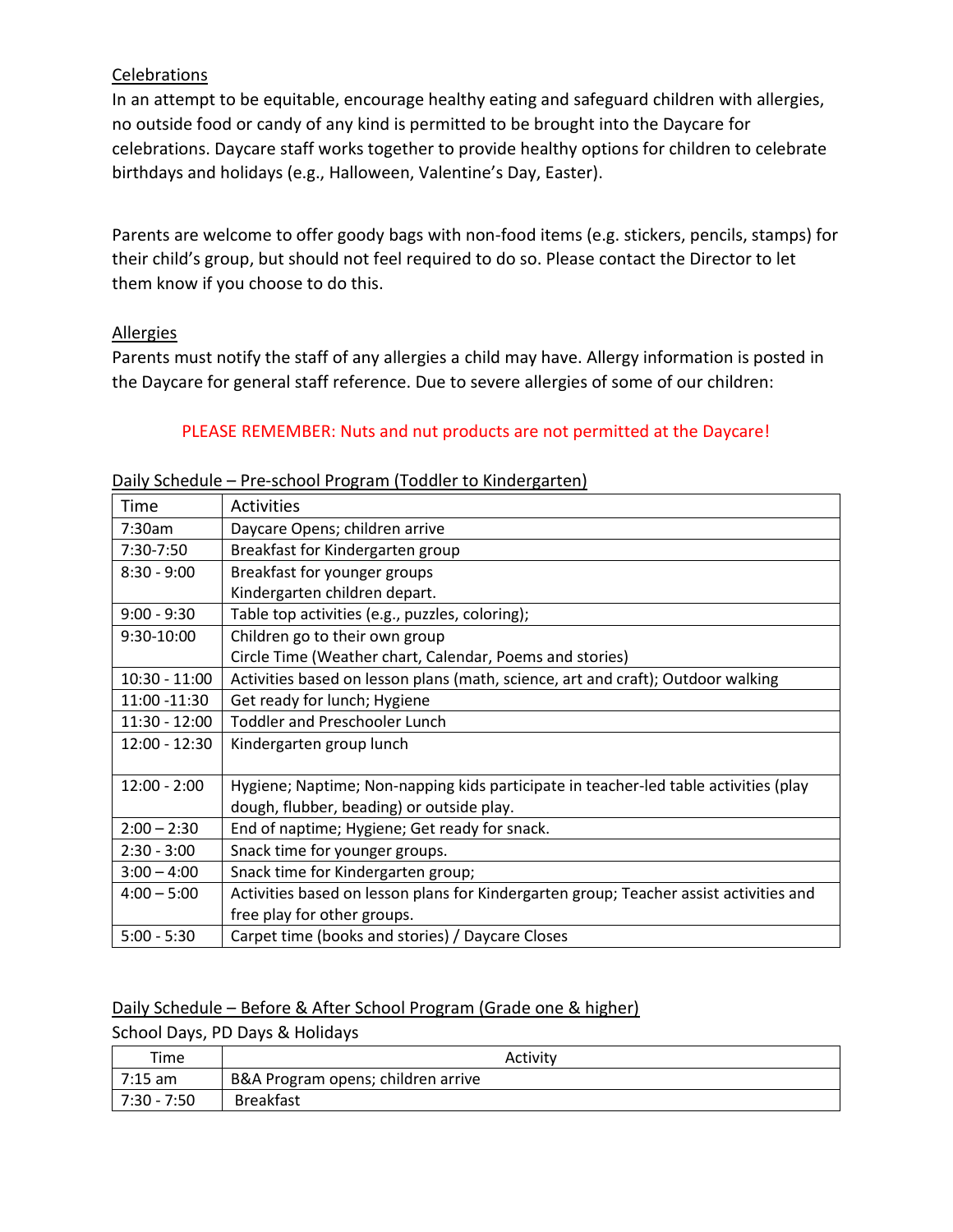| $7:30 - 8:20$      | Free play (variety of table top activities provided)            |
|--------------------|-----------------------------------------------------------------|
| 8:20               | Leave for school                                                |
| 3:35 <sub>pm</sub> | Walk back to B&A Program                                        |
|                    |                                                                 |
| $7:15$ am          | B&A Program opens; children arrive                              |
| $7:30 - 8:00$      | <b>Breakfast</b>                                                |
| $7:30 - 8:30$      | Free play (variety of table top activities provided)            |
| $8:30 - 9:00$      | Circle Time (Weather chart, Calendar, Poems and stories)        |
| $9:00 - 9:45$      | Activities based on lesson plans (math, science, art and craft) |
| $10:15 -$          | Gym Time/Outside                                                |
| 11:15              |                                                                 |
| $11:15 -$          | Cool down, story time                                           |
| 11:45              |                                                                 |
| $12:00 -$          | Lunch                                                           |
| 12:30:             |                                                                 |
| $12:40 - 2:00$     | Activities based on lesson plans (math, science, art and craft) |
| $2:30 - 3:00$      | Snack time                                                      |
| $3:00 - 4:00$      | Gym time/ Outside                                               |
| $4:00 - 5:00$      | Table top activities/ Free Play (puzzles, coloring)             |
| 5:00-5:30          | Circle time                                                     |
| 5:45               | <b>B&amp;A Closes</b>                                           |

## **Health and Wellness**

#### Medications

- Medication is in the original container labeled with the child's first and last names, the expiry date of the medication, and specific, legible instructions for administration and storage. (Note: Many pharmacists will fill prescriptions in two bottles/containers when requested, so medications do not have to go back and forth from home to day care everyday.)
- Medication that requires refrigeration is stored in a locked box in the refrigerator and is clearly labeled "medication storage".
- Emergency related medications (e.g., epipens, inhalers) are stored in locations which are easily accessible in an emergency, to the caregiver and when appropriate to the child for whom the medication has been prescribed, and not in locked enclosures.
- Medications will not be given without parent consent and a Medication Form must be completed by parents/guardians. This requirement will only be waived in the event of an emergency, in which case the Director may obtain permission by phone and the parent will sign the form immediately upon arrival at the Daycare. The Director may also receive permission by email or fax to the Daycare. Daycare staff will record every time medication is given.

Staff will only administer prescription medication. This medication MUST be a current medication (not simply using up an old one) and in the original container with a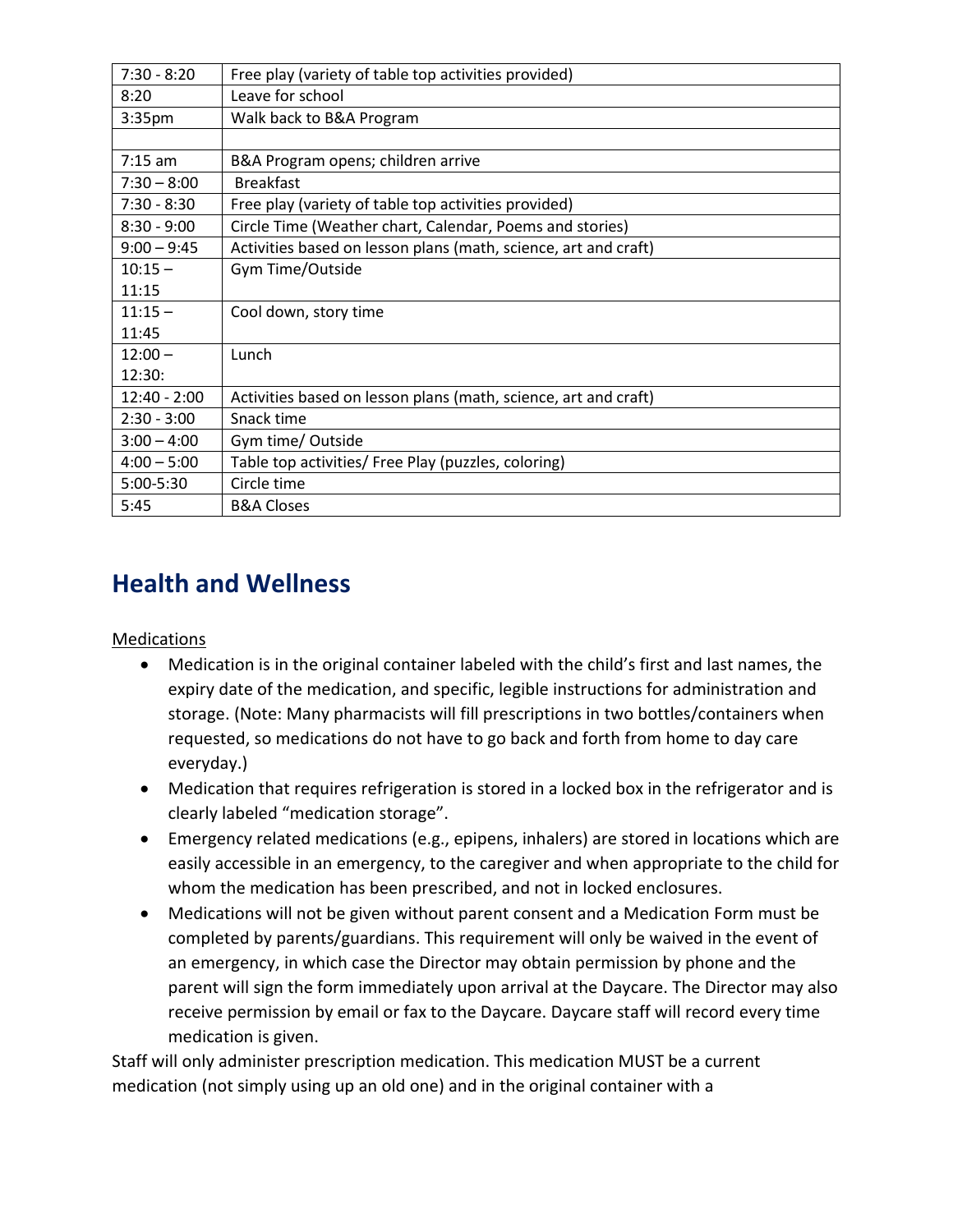- pharmacist label bearing the child's name. Expired, unlabeled, or unpackaged medications will not be given.
- Over-the-counter medication is never administered to a child already taking prescription medication without a physician's written recommendation, as the medications may react adversely with each other.
- Over-the-counter medication is only administered in dosages as per the label instructions, unless accompanied by a physician's written recommendation to administer a different dosage.
- Authorizations for medication required on a long-term basis are reviewed periodically (every 3-6 months) and whenever the prescription is changed.

#### Helping the Daycare with Your Child's Medication

If possible, give your child a medication they've never had before at home for 24 hours prior to having it administered at the daycare. That way you can monitor your child for any reactions. Please let Daycare staff know if you are giving a medication at home or if your child is taking a new medication so that the staff can watch for any reactions.

If possible, ask to have a prescription filled in two bottles – one for Daycare and one for home – so that medication does not have to be transported.

If two of your children are taking the same medication, please ensure they bring their own prescription. Daycare will not give medication to a child whose name is not on the label. A separate Medication Form is required for each child.

Please share any tips you have that make taking the medication easier for your child.

#### Illness Policy

Children who are too ill to go outside or to school are too ill to attend Daycare. Contagious illnesses spread rapidly in a daycare setting, so keeping sick children out of daycare is best for all.

Children who become ill while at Daycare will be assessed by staff and closely monitored. A child's condition is considered serious when they have experienced their third incident of diarrhea or vomiting, have a fever of 38 degrees or higher, and/or are exceptionally unwell due to some other unknown cause.

When the Director and/or supervisor deems a child's condition to be serious, parents (or emergency contacts) will be contacted and asked to pick up the child within one (1) hour.

The following guidelines will be used to determine precautions to take and when a child may return to the daycare or Before & After School Program.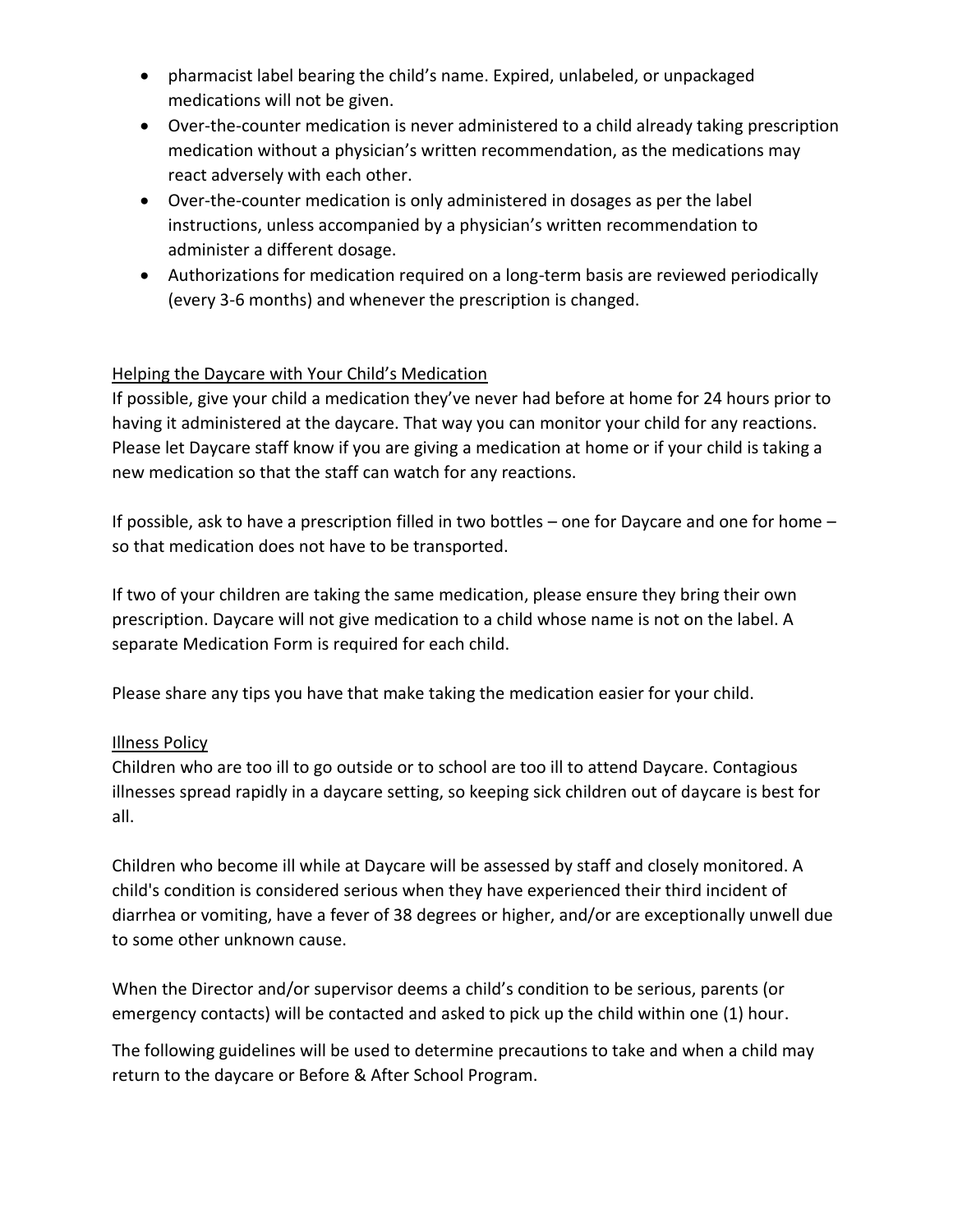| <b>Symptoms</b>                                                                       | <b>Could Be</b>                                                                                                                                                                                                                 | Should my<br>child attend<br>Daycare?                                                                          | Do we have to see a<br>doctor?                                                                                                                                                                                                                                                                                                          | When can my child<br>return to daycare?                                                                                                                                                                                                                                                                                                                                                                                                                         |
|---------------------------------------------------------------------------------------|---------------------------------------------------------------------------------------------------------------------------------------------------------------------------------------------------------------------------------|----------------------------------------------------------------------------------------------------------------|-----------------------------------------------------------------------------------------------------------------------------------------------------------------------------------------------------------------------------------------------------------------------------------------------------------------------------------------|-----------------------------------------------------------------------------------------------------------------------------------------------------------------------------------------------------------------------------------------------------------------------------------------------------------------------------------------------------------------------------------------------------------------------------------------------------------------|
| -High<br>temperature<br>-Fever/Chills<br>-38 degrees or<br>higher                     | -Strep Throat (usually<br>very painful)<br>-Chicken Pox<br>- Measles                                                                                                                                                            | <b>No</b>                                                                                                      | Yes, if fever lasts<br>longer than 3 days or<br>cannot be controlled<br>with acetaminophen<br>or ibuprofen, or if<br>Measles is suspected.                                                                                                                                                                                              | After spending 1 full day<br>away from daycare;<br>pending they have been<br>fever free for 24 hours<br>without the need of<br><b>Acetaminophen or</b><br>Ibuprofen.                                                                                                                                                                                                                                                                                            |
| -Rash<br>-Rashes have<br>many different<br>causes and<br>some are very<br>contagious. | Allergic reaction,<br>insect bite, heat rash<br>-Fifth's<br>Disease/Parvovirus<br><b>B19</b><br>-Scarlet Fever/Strep<br>Throat<br>-Impetigo<br>-Chicken pox/Shingles<br>-Hand, Foot and<br>Mouth virus<br>-Scabies<br>- Measles | Yes, if allergic<br>reaction,<br>heat rash,<br>insect bite,<br>fifth's disease<br>or treated<br>scabies.<br>No | -Parents will be<br>contacted if their<br>child develops a new<br>rash while at daycare.<br>-Parents will be asked<br>to take child to<br>physician to<br>determine cause of<br>new rash.<br>-Parents are asked to<br>communicate to<br>daycare if child is<br>experiencing a rash<br>that is common and<br>attributed to<br>allergies. | -If child is diagnosed with<br>HFM, the child will be<br>allowed to attend<br>daycare pending they do<br>not have a fever or open<br>and leaking sores on their<br>body or in their mouth.<br>-If antibiotics are<br>prescribed for Impetigo<br>or Strep infections, can<br>return to daycare after 1<br>full day away following<br>the start of treatment.<br>Chicken pox - when<br>feeling well enough to<br>attend.<br>Shingles - if lesions are<br>covered. |
| <b>Vomiting</b><br>and/or<br><b>Diarrhea</b>                                          | -Upset Stomach<br>(caused by bacteria,<br>virus or the toxins<br>they produce)<br>-Gastroenteritis<br>-Norovirus<br>-Common Flu                                                                                                 | No                                                                                                             | Yes, if the child :<br>-is unable to keep any<br>fluids down for 24<br>hours<br>-is dehydrated<br>- has blood in stool                                                                                                                                                                                                                  | Not until it's been at least<br>48 hours since the last<br>episode of vomiting or<br>diarrhea.                                                                                                                                                                                                                                                                                                                                                                  |

| If antibiotics drops<br>-Redness in<br>Yes, if discharge<br>No<br>Conjunctivitis                                                                                                                                             |  |
|------------------------------------------------------------------------------------------------------------------------------------------------------------------------------------------------------------------------------|--|
| is seen from the<br>are prescribed for<br>the white<br>"Pink Eye"<br>pinkeye, can return to<br>part of the<br>$eye(s)$ .<br>daycare after 1 full<br>eye or along<br>eye lids<br>day away once the<br>antibiotic was started. |  |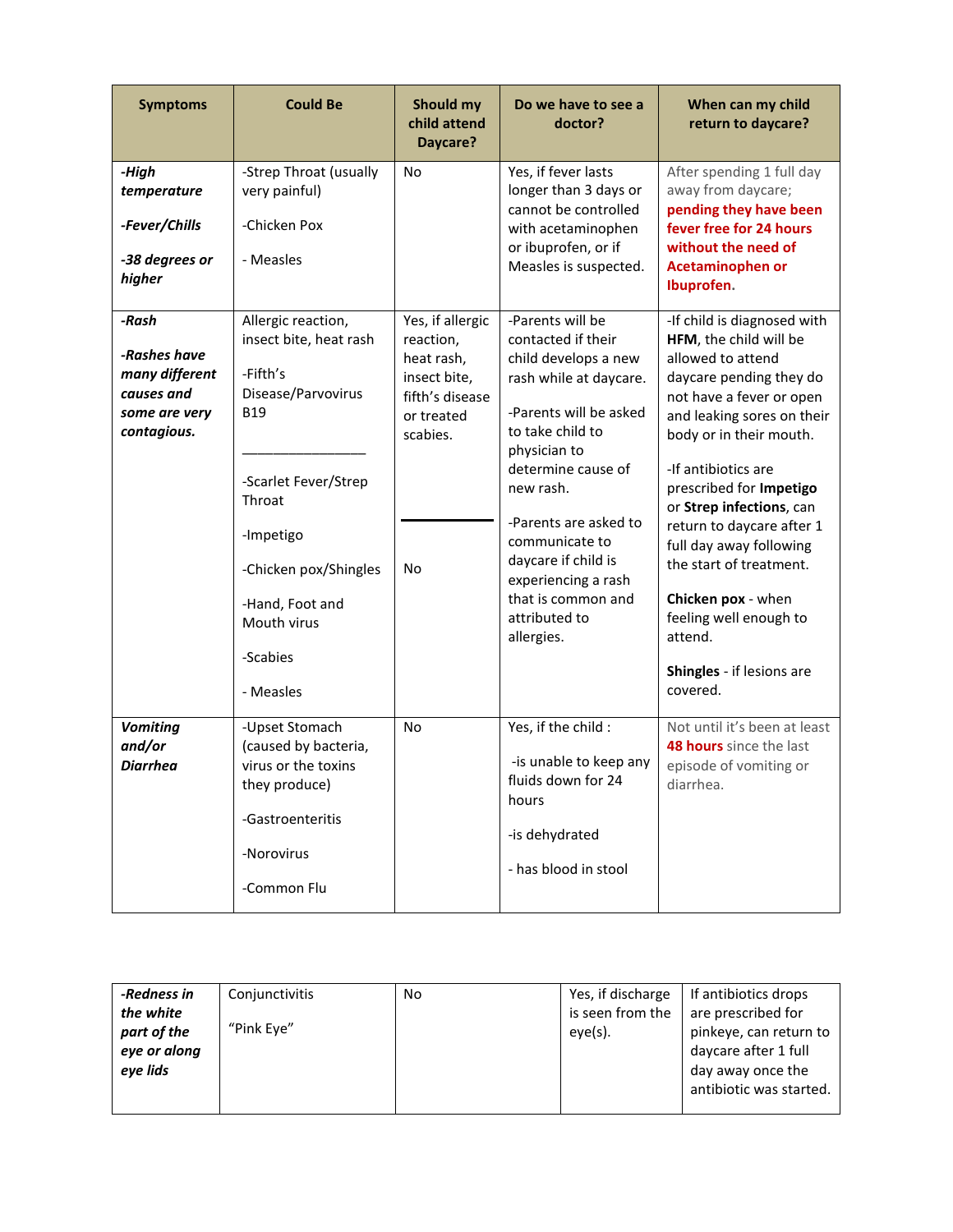| -Itching or<br>pain in eye<br>-Watering<br>eyes (tearing)<br>-Discharge<br>from the eye |                                                                                                                                                                              |                                                                                                                                                                                                                                                                                                                   |                                                                                                        |                                                                                                                 |
|-----------------------------------------------------------------------------------------|------------------------------------------------------------------------------------------------------------------------------------------------------------------------------|-------------------------------------------------------------------------------------------------------------------------------------------------------------------------------------------------------------------------------------------------------------------------------------------------------------------|--------------------------------------------------------------------------------------------------------|-----------------------------------------------------------------------------------------------------------------|
| -Cough<br>-Minor Cold<br>-Runny Nose<br>-Minor Sore<br><b>Throat</b>                    | -Seasonal cold<br>-Influenza (a very<br>contagious viral<br>infection that attacks<br>the nose, throat and<br>lungs and also causes<br>fever, weakness and<br>severe aches.) | Yes, if the child is<br>eating, sleeping and<br>playing normally,<br>symptoms are minor<br>and any fluid running<br>from nose is clear.<br>No, if it is influenza (A<br>very contagious viral<br>infection that attacks<br>the nose, throat and<br>lungs and also causes<br>fever, weakness and<br>severe aches.) | Yes if there is a<br>fever lasting<br>longer than 24<br>hours or<br>breathing<br>becomes<br>difficult. | Children can return<br>48 hours after<br>symptoms start to<br>improve or once<br>cleared by a doctor's<br>note. |
| -Itchy scalp                                                                            | Lice                                                                                                                                                                         | No                                                                                                                                                                                                                                                                                                                | N <sub>o</sub>                                                                                         | -Can return after 1<br>full day away from<br>daycare and with a<br>lice treatment<br>completed.                 |

#### **Hygiene**

Children are required to wash their hands before and after eating, handling food, using the bathroom, coughing or sneezing. Pre-school aged children have their faces washed and noses wiped regularly.

#### Naps

Naps are provided to our Toddlers and young pre-schoolers in a quiet nap room from approximately 12:00 to 2:00 pm. Older pre-schoolers who require short naps do so in their group's designated room, while non-napping children have a quiet time during this time. As children turn four years old and begin preparing for Kindergarten, Daycare staff will work with parents/guardians and the child to transition out of a nap routine. The Daycare Director will communicate with parents/guardians when it is appropriate to do so.

#### Potty Training

When your child is undergoing potty training it is important to remember the following:

• Your child should attempt diaper/pullup free days at Daycare after having multiple consistent dry days. This sets your child up for success at Daycare and helps continue positive potty training. In the interim your child should wear pullups.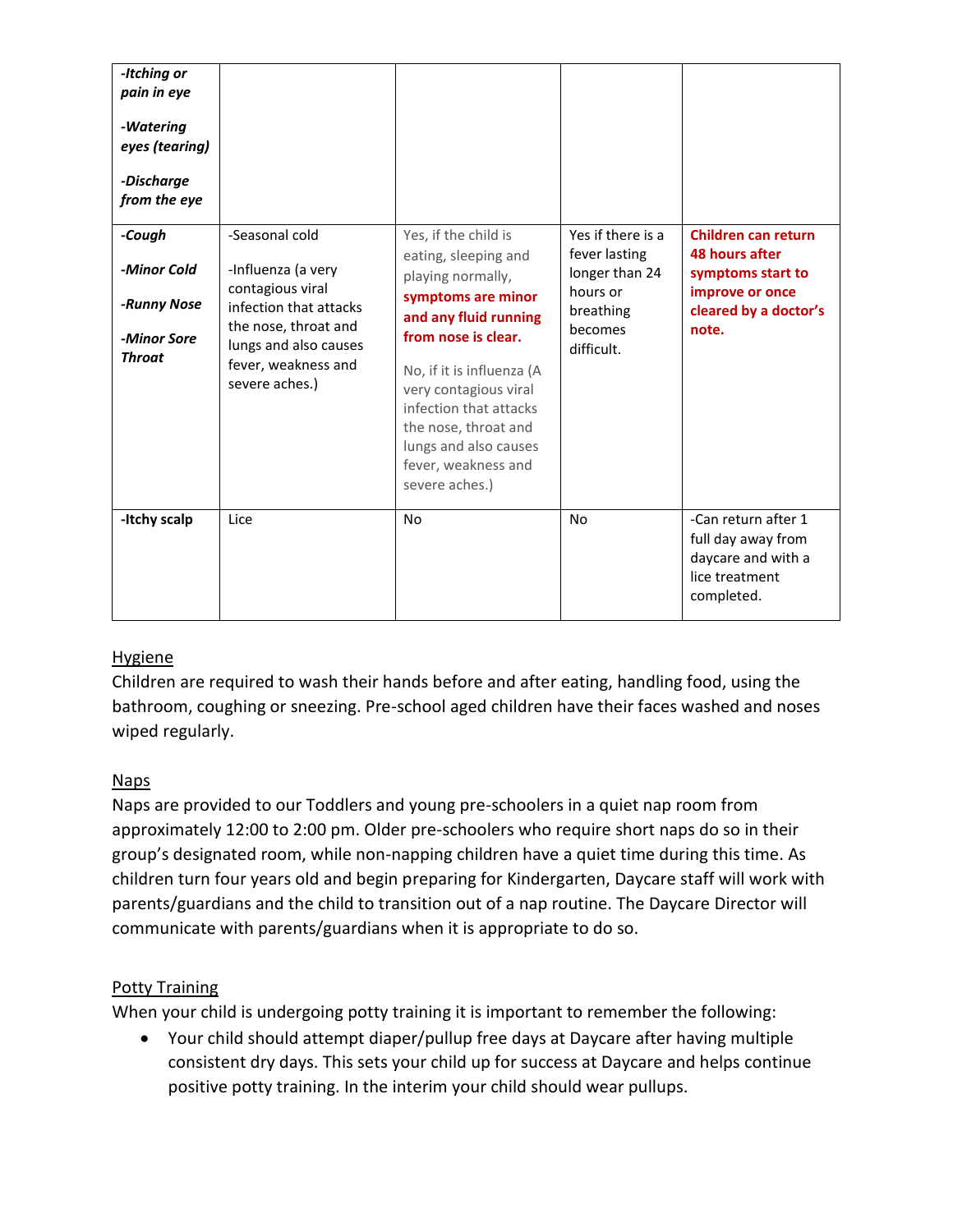- Staff will not force the child to use the toilet/potty at daycare if the child chooses not to. Staff will provide encouragement and positive reinforcement.
- Please provide plenty of underwear and pants to Daycare during the potty training process.

#### Evacuation Procedure

Fire drills are performed monthly. In an emergency evacuation, Daycare staff and children gather in the recreation room at the Seniors Complex across the street at 2030 Cameron St.

#### Accident/Injury Procedure

Accident Reports and Serious Occurrence Forms are filled out by staff to document any injuries or incidents that occur while at the daycare. The Director, staff, and a parent of the child(ren) involved, need to sign and date each report. Reports will be kept in the child's file.

#### Extreme Weather Policy

As a daycare community we face extreme weather in both winter and summer. Our goal is for children to enjoy safe and comfortable outdoor play year-round. **Please refer to our Extreme Weather Handbook (available on our website or by request from the Daycare Director)** for important details about family and staff responsibilities when it comes to outdoor play and school transportation during extreme weather.

## **Financial Policies**

#### Fees

The Cathedral Area Daycare provides Full-time care for families.

- Membership fee (Full and Part time families, excludes drop-ins:) \$25/family +
- Registration fee (Full and Part time families with 1 child:) \$75 or (2+ children:) \$100

| <b>Age Group/Program</b>                                                                                                                                                                                                                                                                                         | Fee                                           |
|------------------------------------------------------------------------------------------------------------------------------------------------------------------------------------------------------------------------------------------------------------------------------------------------------------------|-----------------------------------------------|
| Toddler $(18 - 29$ months)<br>*Parent fee reduction grant applied                                                                                                                                                                                                                                                | \$680.00/month<br>(Parents portion:<br>\$347  |
| Preschooler (30 months to August 31st, the day before the month they<br>start kindergarten.)<br>*Parent fee reduction grant applied                                                                                                                                                                              | \$620.00/month<br>(Parents portion:<br>\$314) |
| Kindergarten (From September 1st of the month they start kindergarten<br>until June 30th of the month they end kindergarten)<br>* Parent fee reduction grant applied. If your child turns to age 6 or moves<br>to our B&A program, your fee will be returned to the regular fee or be<br>applied to the B&A fee. | \$580.00/month<br>(Parents portion:<br>\$314) |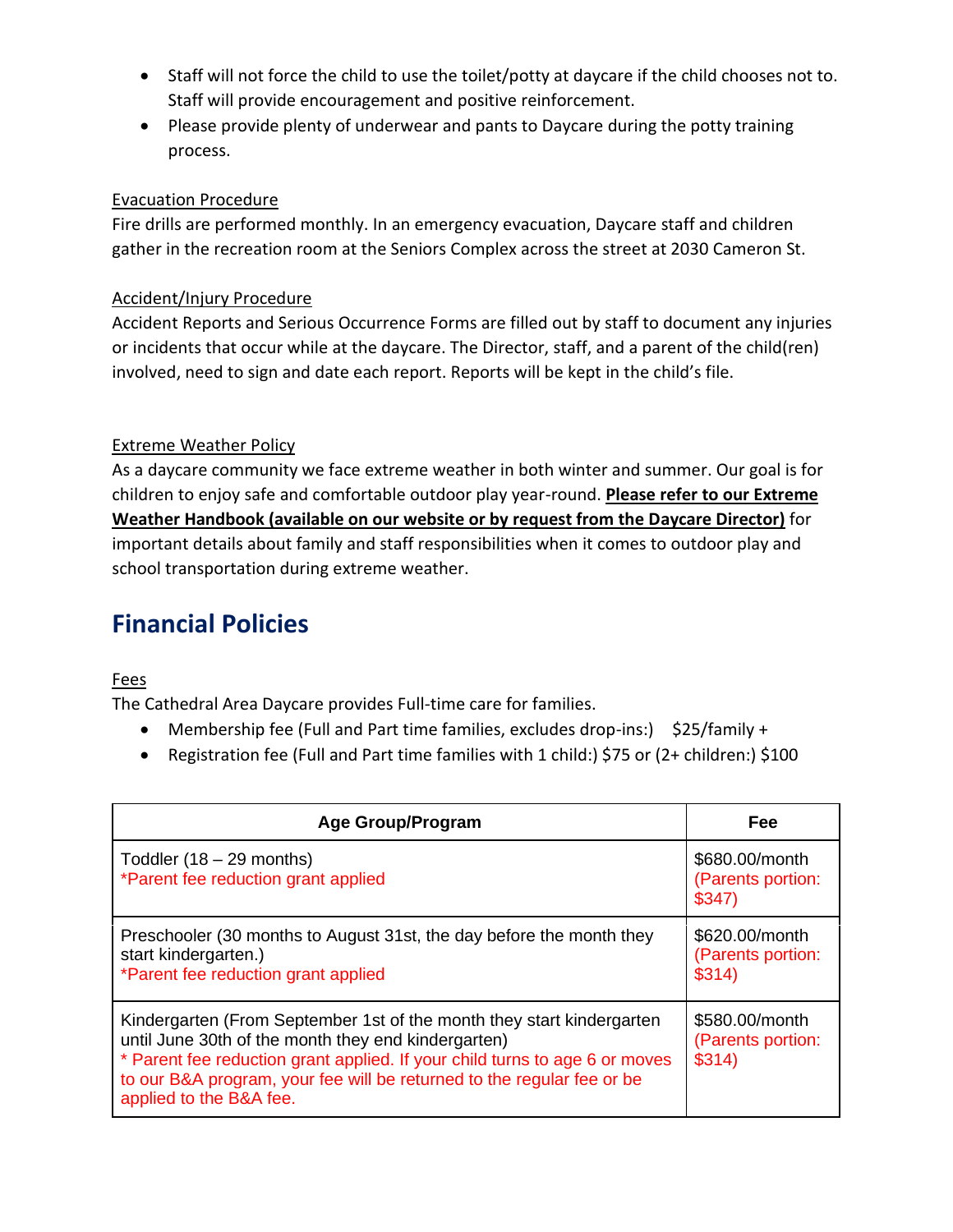| Before & After School (Includes all PD Days and School Holidays).                                         | \$470.00/month                   |
|-----------------------------------------------------------------------------------------------------------|----------------------------------|
| Before & After School ONLY (Excludes all PD Days and Holidays).                                           | \$385.00/month                   |
| All PD Days & School Holidays ONLY                                                                        | \$285.00/month                   |
| Summer Rate for children who have completed Kindergarten<br>Summer Rate for Children who grade 1 & higher | \$580.00/month<br>\$675.00/month |
| Drop-in rates for School Age (Members)                                                                    | \$45.00/day                      |
| Drop-in rates for School Age (Non-members)                                                                | \$50.00/day                      |

\* School Age or Before & After refers to From July 1st of the month after they complete kindergarten until the day before their 13th birthday. Once a child has turned 13 years of age they can no longer attend the center.

#### Subsidy

Parents are always responsible for the full childcare fees. Those parents qualifying for government subsidy must submit the necessary information required to access it. Minimum child attendance of 36 hours per month is required for eligibility for toddler and preschool children. Minimum child attendance of 20 hours per month is required for eligibility for schoolage children.

The daycare will work with parents to provide any assistance needed for them to access the subsidy. However, if the subsidy is not received or is reduced, the parent is **STILL RESPONSIBLE** FOR THE FULL FEE. Parents are responsible for staying in contact with the subsidy program and providing all necessary information.

Signing a child in and out of Daycare is especially important if you wish to obtain subsidy. However, everyone must sign the Subsidy Attendance Report, even if you are not receiving Subsidy.

#### Payment Policy

Prompt payment of fees is essential. Daycare fees pay for staff, utility bills and groceries, which the Daycare cannot function without!

- Payments are required to be made by pre-authorized debit. Families receiving government subsidy or those that cannot authorize pre-authorized payments will be asked to make alternate arrangements with the Daycare Director.
- Parents must pay their full monthly fees, regardless of how many days a child has missed due to illness, holidays or other absence. The only time fees are discounted is if the Daycare has to close and is not able to provide childcare in an alternate location.
- A receipt for Daycare services will be issued at the end of the calendar year for tax purposes. Additional copies of the tax receipts can be obtained for \$10.
- In the case of late or NSF payments, there is a grace period of seven days to pay childcare fees. After this time, fees are officially overdue and you will be charged a \$25.00 late fee.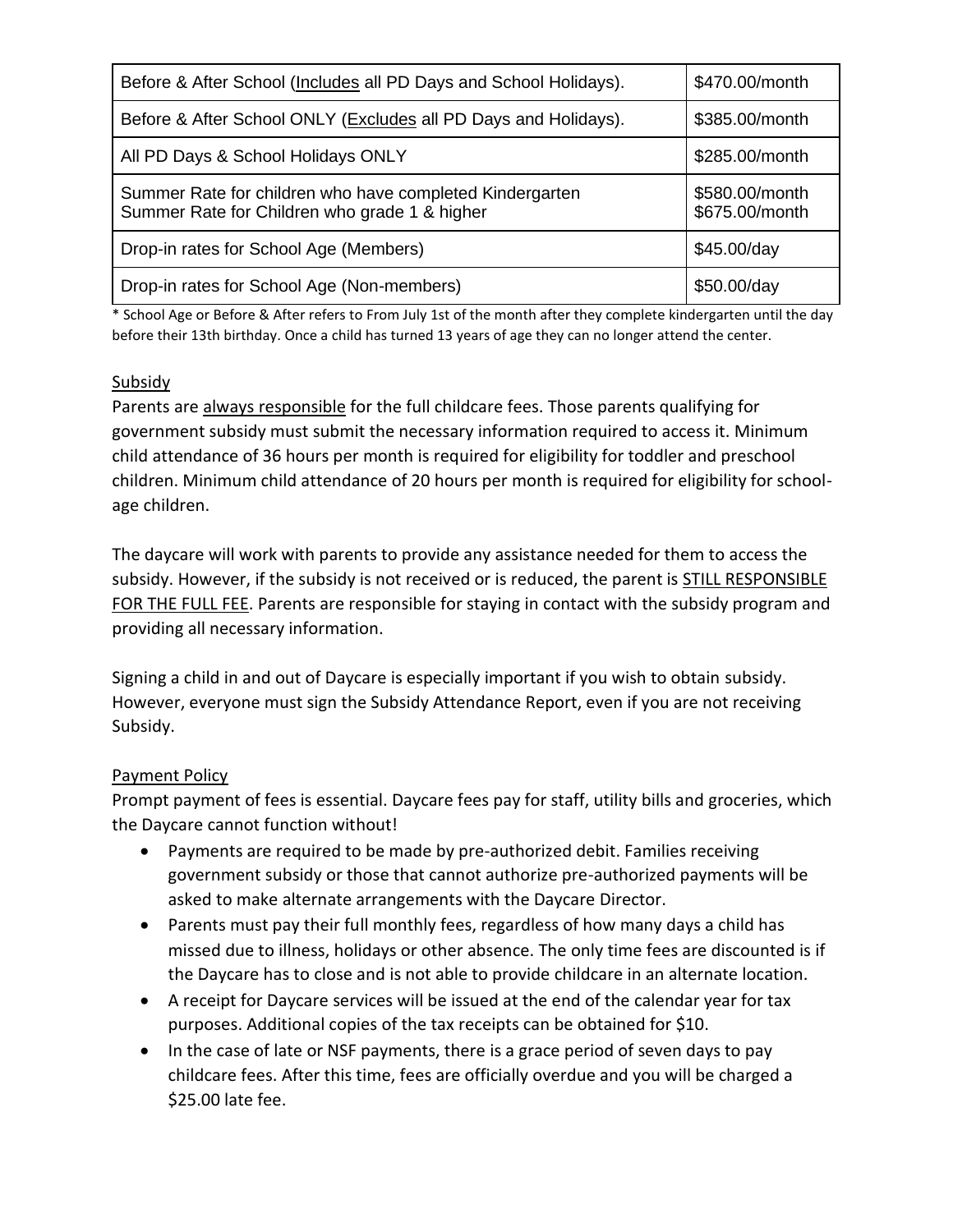• In the case of overdue fees, the Director will provide a reminder. If fees are overdue for 15 days or more, the Director will ask for payment arrangements to be made to get caught up on the overdue amount. Failure to make and/or honour the payment arrangement will result in a 30-day notice of termination being given. Outstanding fees will then be referred to a collection agency.

## **Termination of Contract**

#### Termination by Parent

Parents must provide at least one month written notice to the Daycare in order to terminate their contract. This applies to both mid-month and end of the month terminations. If a parent does not provide one month of notice before removing a child from the Daycare, they will be charged the full month's fees. Parents may choose to pay the monthly fee in lieu of giving notice.

#### Termination by the Daycare

The Daycare may terminate the childcare agreement with 30 days written notice. Non-payment of fee is cause for immediate termination.

#### Attendance after Termination

If a child arrives at the Daycare after the contract for service has been terminated by either the parent or the Daycare, the Daycare will make efforts to contact the parent or any emergency contacts previously provided in order to have the child removed immediately. If this action fails, the child will be considered abandoned and proper authorities will be notified. Any costs incurred as a result will be charged to the parent.

## **Child Guidance Policy**

Child Guidance

According to *The Child Care Act, 2014* and *The Child Care Regulations, 2015*, no person shall practice any form of:

- Corporal punishment (i.e., spanking, hitting, etc.)
- Physical, emotional or verbal abuse
- Denial of necessities (i.e., food, water, bathroom facility, etc.)
- Isolation

Any staff found to be practicing such actions will be suspended immediately.

It is important for all parents to understand and accept this policy. Questions, concerns or problems should be addressed to the Director. Our focus is on building self-esteem and independence.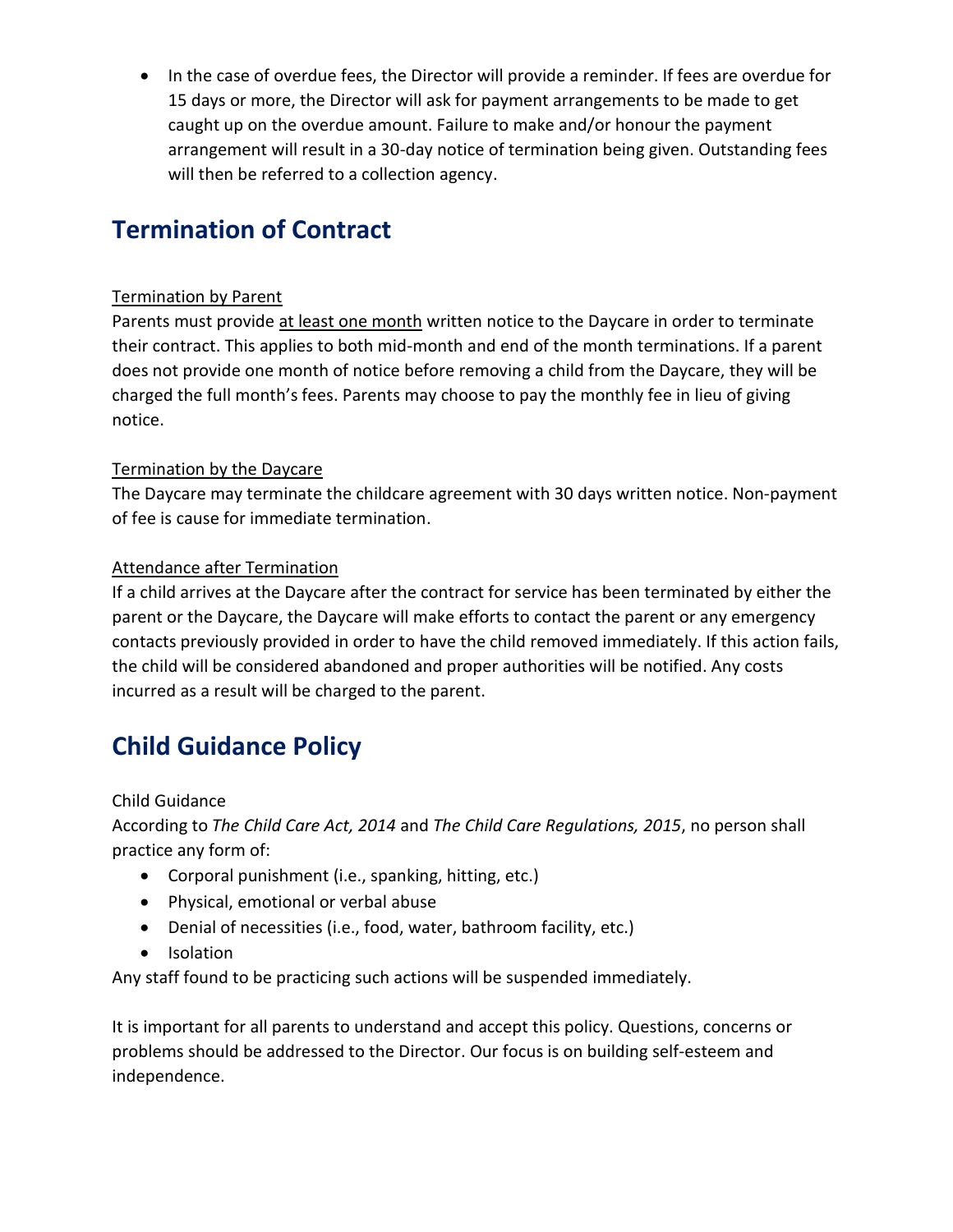We set the following limits:

- We do not hurt other people
- We do not tease or bother other people
- We do not run or yell unless an adult permits it
- We take turns and share
- We take care of our things
- We are polite
- We listen to adults because they want us to be safe
- We do not use threats, shame or humiliation
- Bullying is NOT allowed
- Children must respect each other, Daycare staff and their environment

When limits are not met, staff will:

- Remind the child of the limit
- Use alternative methods (i.e., humour, praise and compliment, offer encouragement, offer choices, distract to positive role model, clarify messages, practice planned ignoring, point out natural consequences, etc.)
- Encourage listening, respect and independence
- Teach children to solve problems with minimal adult intervention
- Teach children to use their words.

In addition, staff members are expected to:

- Remain calm at all times
- Ask for assistance if necessary
- Teach children appropriate ways of expression feelings
- Be consistent in their discipline.

Staff may occasionally use 1-2-3 Magic. This method gives children three chances to correct their behavior. If inappropriate behavior does not stop, the child may be given time away from the group to refocus and maintain a sense of control.

In some rare and extreme cases, a staff member may have to restrain a child who is having a tantrum in order to prevent injury to the child and others. This is done by holding the child in the adult's lap. The adult holds the child's hands in their own and crosses their arms in front of the body. The adult also crosses their legs over the child's and speaks to the child in a calm voice to help them regain control. If this ever occurs, the parent will be informed.

Behavioral reports are written to inform parents of unacceptable behavior. These are used for serious incidents and on-going behavior problems. They are kept in the child's file. When a behaviour problem continues or becomes worse, there will be a consultation between the Director, staff and parents. A program may be developed, or parents may be referred to other professionals. The Daycare will make every possible effort to assist the child through their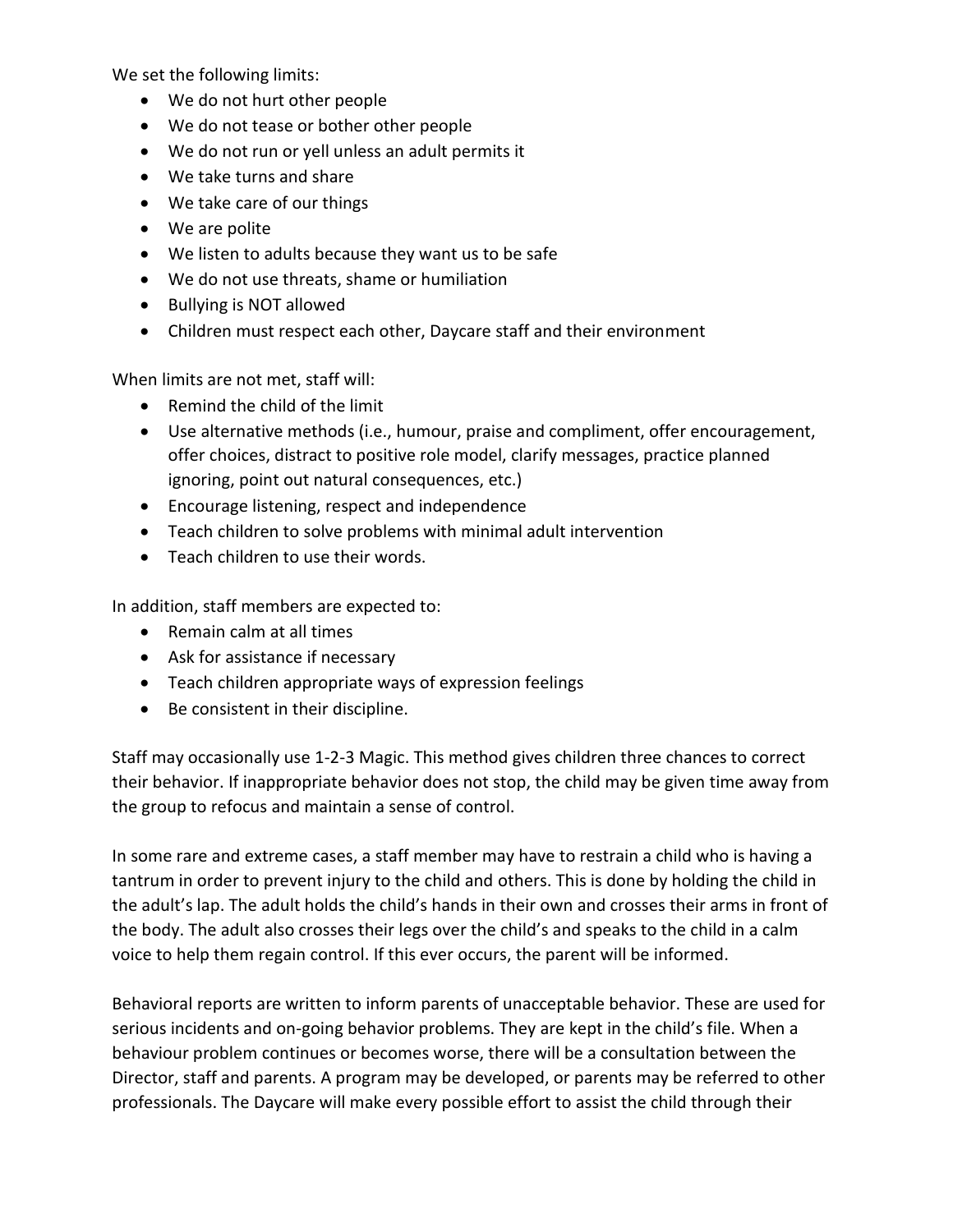problems. If an agreeable solution cannot be reached, the parents may be asked to withdraw their child.

Ongoing communication between staff and parents is essential. Parents will be kept up-to-date on their child's behavior and parents are encouraged to keep staff informed of anything that may affect a child's behavior (i.e., illness, medication, family difficulties, change in routine, etc.).

## **Curriculum & Our Community**

What your child learns during the Early Years is influenced by the philosophies held by the adults surrounding them. At the Cathedral Area Cooperative Daycare we are inspired by the Reggio Emilia schools along with "Play & Exploration: Early Learning Program Guide" published by the Government of Saskatchewan. Our approach to curriculum is emergent, play-based and focuses on children's natural inquiries. We believe in the competencies of all children. We view every child as a being full of potential and believe that all children have a natural desire to learn and make meaning of their world. In addition, we are committed to engaging our children in thoughtful and meaningful education and discussion of various cultures, genders, and lived experiences by those in our city, province, and country and around the world.

Our Daycare is made up of a diverse groups of families and staff members. It is therefore important to us that our community is reflected in the programming and materials we have at our daycare. We believe this is critical in early development because when children are able to see themselves positively portrayed in their community they are more likely to gain a positive self-identity.

We are excited that you have chosen to be a part of our community! The Cathedral Area Cooperative Daycare has a long history of providing quality early childhood education and strives to create a safe, caring and welcoming environment for all children. The continued success of our Daycare relies on the participation and engagement of all daycare families. We are stronger when we work together to support Daycare initiatives and give of our time and expertise. We are stronger together when we build relationships with other families and Daycare staff. We are stronger together.

### **W**hen you **E**nter this **L**oving daycare **C**onsider yourself **O**ne of the special **M**embers of an **E**xtraordinary community!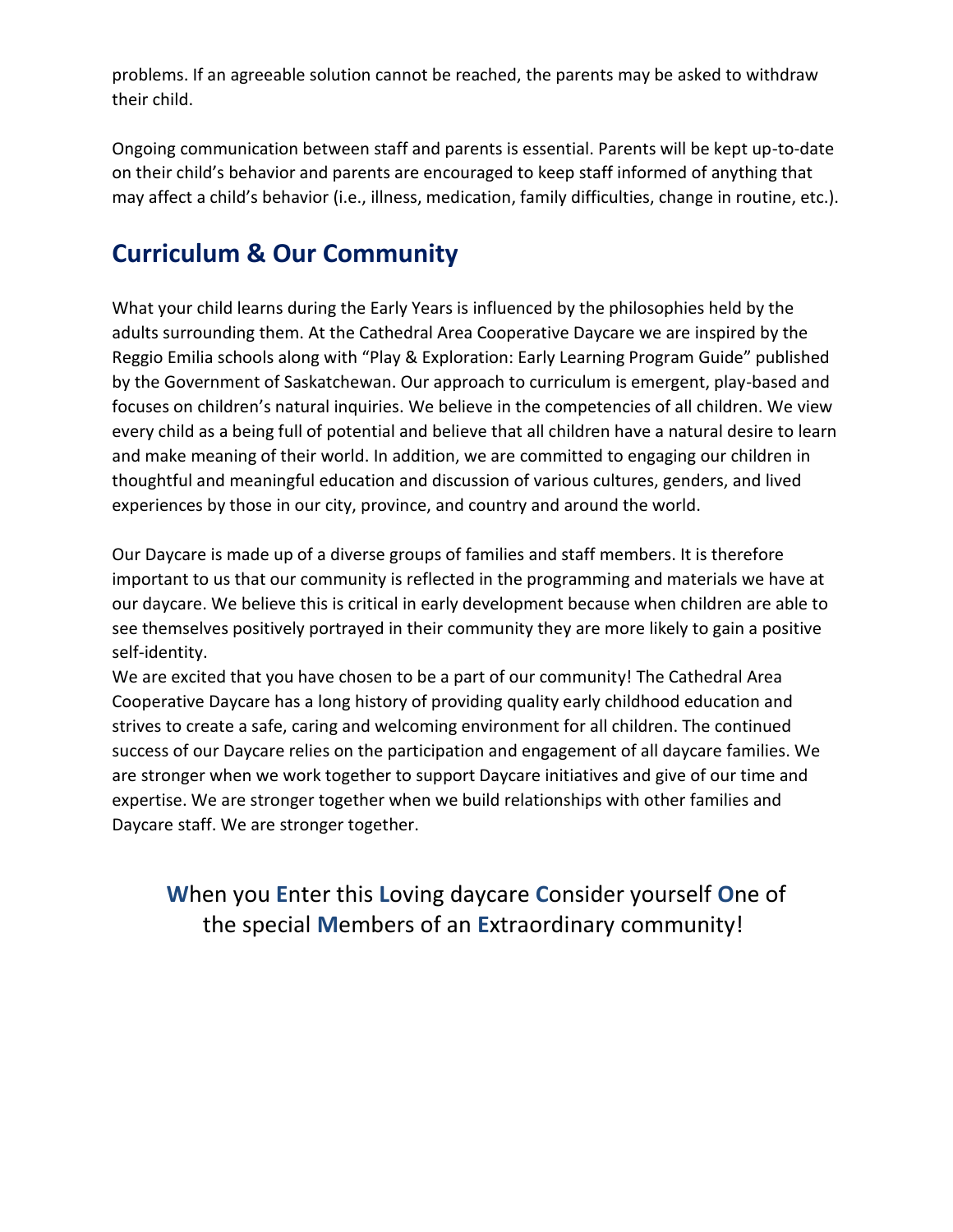## **Appendix**

#### **1. Child Abuse and Neglect**

Child protection services are available from the Ministry of Social Services for children who are believed to be in need of protection. It is the goal of the Ministry of Social Services to keep children in their family home whenever possible and, if a child must be removed for their protection, to reunite families as soon as possible. As a member of the community and a licenced childcare center, if we believe a child may be neglected or abused, we have a legal responsibility to immediately report our concerns.

More information can be found at [https://www.saskatchewan.ca/residents/justice-crime-and-the](https://www.saskatchewan.ca/residents/justice-crime-and-the-law/child-protection/child-abuse-and-neglect)[law/child-protection/child-abuse-and-neglect](https://www.saskatchewan.ca/residents/justice-crime-and-the-law/child-protection/child-abuse-and-neglect) regarding the ministry of Social Services and individuals *Duty to Report*.

#### **2. Role of the Consultant**

The primary responsibility of Early Learning and Child Care Program Consultants is to enforce The Child Care Act, 2014 and The Child Care Regulations, 2015 and to promote the high quality care of children. More information regarding the *Role of the Consultant* can be found here [https://publications.saskatchewan.ca/#/products/100779.](https://publications.saskatchewan.ca/#/products/100779)